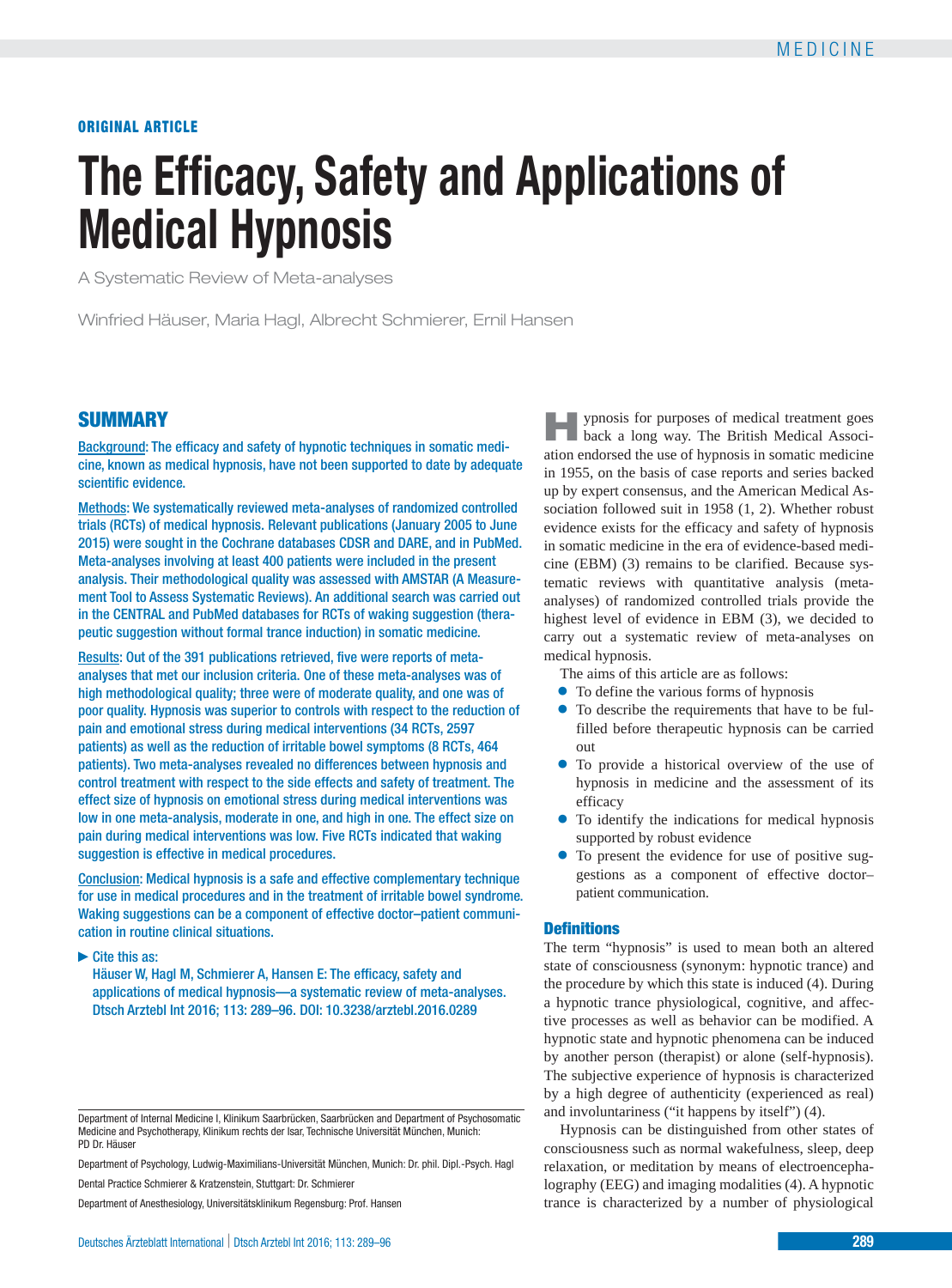and mental reactions, e.g., altered perception of time, selective amnesia, regression to a younger age (retrieval of memories or experiences from an earlier developmental stage), a marked inward focus, and heightened suggestibility, i.e., a stronger reaction to suggestions (4). In clinical situations associated with high affective participation of the patient, such as emergencies, diagnostic and therapeutic interventions, or communication of a serious diagnosis, hypnotic phenomena may occur spontaneously (e1, e2).

Suggestions work via verbal and nonverbal signals that correspond to internal expectations and have a powerful effect on mental and involuntary somatic processes. For example, cutaneous perfusion or the flow of saliva is not amenable to influence by a deliberate intellectual action, but can be affected by a suggestion, e.g., a picture or a story. In general use the word "suggestion" tends to imply manipulation, but in hypnosis it should be understood as meaning a proposal, an offer of options ("I suggest"). In contrast to the widespread preconceptions, hypnosis is not authoritarian, passive, and centered around the therapist, but a resource- and solution-oriented method in which the focus is on the patient's own potentials (4).

#### **Applications of hypnosis**

Depending on the goals, various applications of hypnotic techniques can be distinguished (4):

- **●** Medical hypnosis
	- Alleviation of somatic symptoms
	- Reduction of mental stress during medical treatment
	- Amelioration of disordered physiological/biochemical parameters
	- Facilitation of physiological/biochemical healing processes
- **●** Hypnotic communication
	- Waking suggestions (suggestions without trance induction)
	- Suggestions with the patient under general anesthesia
	- Use of findings from hypnotherapy for effective doctor–patient communication
- **●** Hypnotherapy (psychotherapy with the patient in a trance)
	- Improvement of problem management by giving the patient access to their own resources
	- Facilitation of changes in behavior
	- Restructuring (minimization, reinforcement, new conditioning) of cognitive–affective patterns
	- Restructuring of emotionally stressful events and sensations
	- Reintegration of non-accessible (dissociated) feelings
- **●** Experimental hypnosis
	- Basic research on somatic sensations (e.g., pain), emotions, and states of consciousness
- **●** Stage hypnosis
	- Demonstration of hypnotic phenomena to entertain an audience

The perception of hypnosis as an authoritarian, manipulative technique, nourished particularly by its use in stage shows, represents the greatest barrier to the (re)integration of hypnosis into medical treatment.

#### **Phases of medical hypnosis**

A session of medical hypnosis generally lasts between 20 and 50 min and can be divided into various phases (4):

- **●** Verification of the indication; explanation (correction of inappropriate anxiety or false expectations); definition of goal(s)
- **●** Induction
- **●** Consolidation
- **●** Therapeutic suggestions
- **●** Reorientation, posthypnotic suggestions
- **●** Discussion
- **●** Integration into daily routine: use of an audio file at home; behavioral exercises (e.g., exposure training); possibly learning of self-hypnosis techniques.

A selection of broadcasts (mostly in German) publicly available on the internet can be found in *eBox 1*.

#### **Formal requirements**

In Israel and Sweden, hypnosis may be carried out only by physicians and psychologists who have received appropriate training. In Germany, from the legal point of view, anyone can offer hypnosis for non-medical reasons. Treatment of illness by means of hypnosis requires a license to perform procedures for the purpose of healing (medical and psychological psychotherapists, child and adolescent psychotherapists, naturopaths) (e3). Medical hypnosis can be carried out by physicians of all patient-related specialties in the framework of basic psychosomatic care. An invoice for relaxation hypnosis according to the official German schedules for physicians' fees (Uniform Value Scale, *Einheitlicher Bewertungsmaßstab*) can be submitted only by persons who possess a qualification in basic psychosomatic care and have successfully completed a course in hypnosis comprising two units of 16 hours each (e4). Most medical and psychological psychotherapists and child and adolescent psychotherapists learn the techniques of hypnotherapy as a supplementary qualification. As a rule hypnotherapists are also trained in other methods of psychotherapy.

Details of the history of hypnosis and assessment of its efficacy prior to the introduction of evidence-based medicine (EBM) are provided in *eBox 2*.

#### **Evidence for efficacy and safety Methods**

This review was conducted according to the recommendations of the Cochrane Collaboration for systematic reviews of previously published reviews and the recommendations of the Joanna Briggs Institute for umbrella reviews (6).

#### **Systematic survey of the literature**

The Cochrane databases CDSR and DARE and PubMed were searched for systematic reviews (SRs)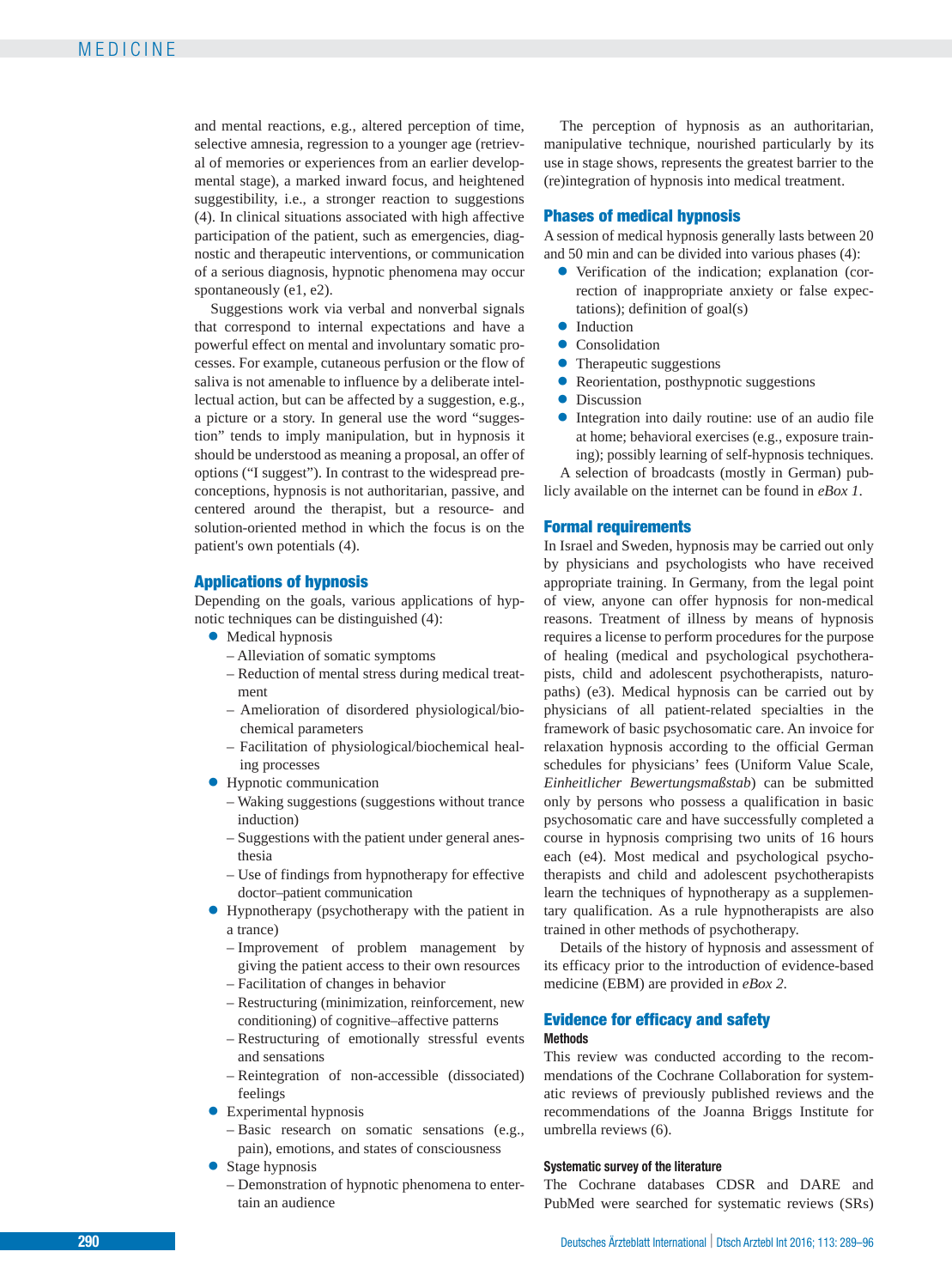

**lit erature survey**

published in the period January 2005 to June 2015. The following search terms were used: "review," "metaanalysis," and "hypnosis". We searched PubMed with "(("hypnosis"[MeSH] OR "hypnosis, dental"[MeSH]) AND ("meta-Analysis" [Publication Type] OR "review" [Publication Type])) OR ((hypnosis OR hypnotherap\*) AND (meta-analy\* OR metaanaly\*))". Moreover, the reference lists of the SRs identified were inspected for further SRs. With regard to waking suggestions we searched the databases CENTRAL and PubMed for randomized controlled trials (RCTs) using the terms "suggestion" [MeSH] and "hypnotic suggestion". Finally, for all topics we asked experts in medical hypnosis about SRs.

#### **Inclusion criteria**

The following conditions regarding study type, indications, setting, and study population had to be fulfilled:

**Study type:** We included SRs with meta-analysis of (quasi-)RCTs on hypnosis as intervention for somatic medical indications. In the event of serial publications by the same group of authors we used the most recent publication. We selected inclusion of at least 400 patients in quantitative analysis (meta-analysis) of the study results as a quantitative criterion of robust evidence (7).

**Indications:** The endpoints of the meta-analysis had to be somatic symptoms (e.g., pain or nausea) or physiological findings (e.g., bleeding time or airway

 resistance) and/or mental stress during medical treatments and/or cost-related data (e.g., operating time, legth of hospital stay, or drug consumption). We excluded meta-analyses of RCTs on psychiatric and psychotherapeutic indications (e.g., anxiety disorders, depressive disorders, addiction/abuse, or behavioral disorders) and meta-analyses of RCTs on various diseases (e.g., psychosomatic illnesses) in which no subgroup analyses were conducted for individual diseases.

**Setting and study population:** No restrictions were imposed with regard to setting, age, or country.

#### **Methodological quality**

The methodological quality of the meta-analyses was verified using AMSTAR (A Measurement Tool to Assess Systematic Reviews) (8). AMSTAR scores of 0–4 were classified as low, 5–8 as intermediate, and 9–11 as high methodological quality (9).

#### **Data extraction**

The following characteristics of the meta-analyses were extracted independently by two of the authors (WH, MH) and discrepancies were resolved by consensus:

- **●** The medical indication
- **●** The number of RCTs/patients included
- **●** The age and sex of the patients
- **●** The type and duration of hypnosis
- **●** The nature of the control group
- **●** The instrument for and results of measurement of methodological quality of the included RCTs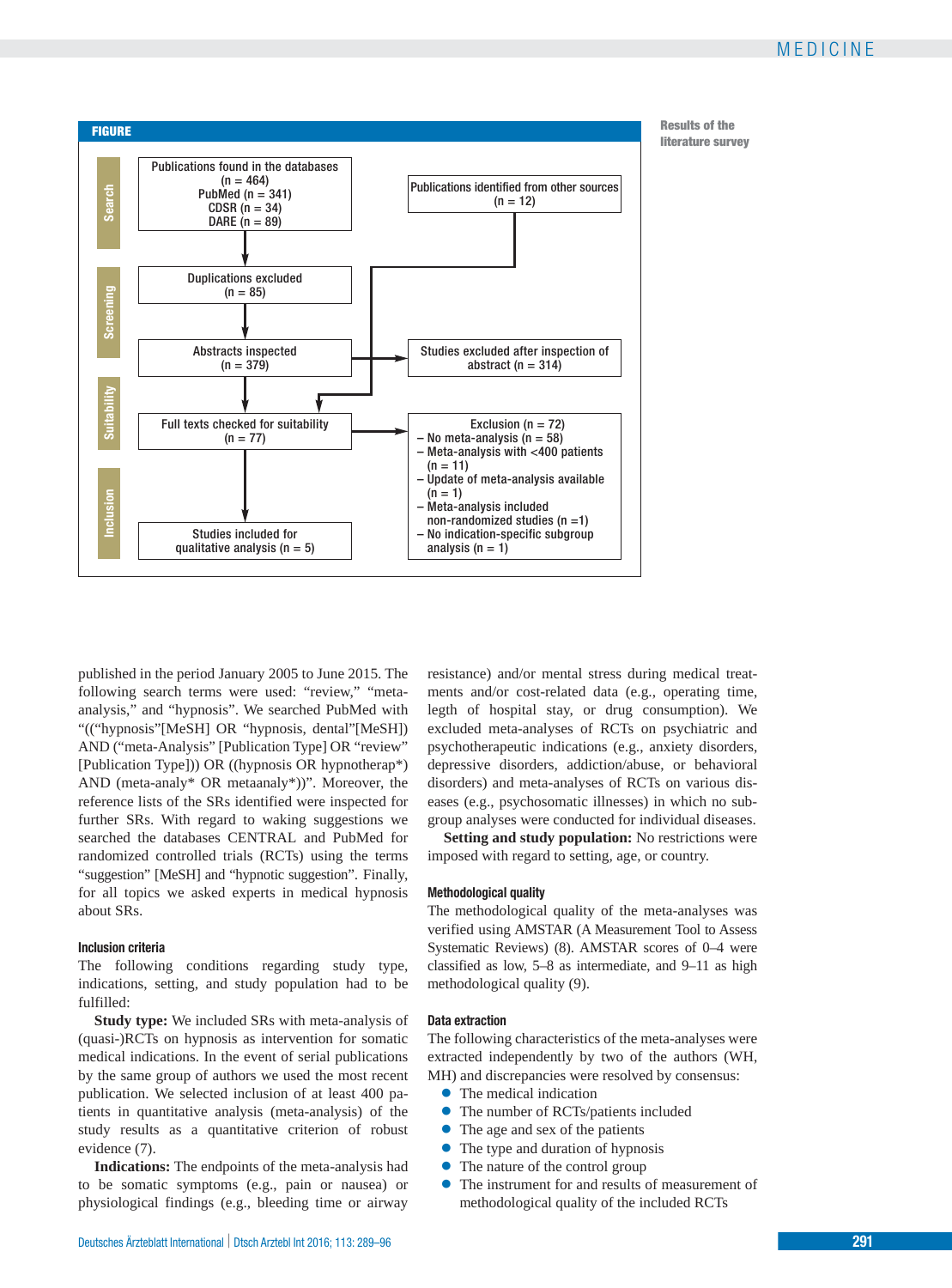#### **TABLE 1**

Characteristics of the randomized controlled studies of medical hypnosis included in the meta-analyses\*

| Reference                     | <b>Medical</b><br>indication                                                                           | Number of<br>studies/patients<br>(sample size<br>range) | Patients' age and<br>sex                                                                                                                                                                                                       | Type and duration of hypnosis                                                                                                                                                                            | <b>Type of control</b><br>groups                                                                          | Methodological<br>quality of the<br>studies                                                                  |
|-------------------------------|--------------------------------------------------------------------------------------------------------|---------------------------------------------------------|--------------------------------------------------------------------------------------------------------------------------------------------------------------------------------------------------------------------------------|----------------------------------------------------------------------------------------------------------------------------------------------------------------------------------------------------------|-----------------------------------------------------------------------------------------------------------|--------------------------------------------------------------------------------------------------------------|
| Kekecs et al.<br>2014<br>(10) | Minor ( $n = 11$ ),<br>major ( $n = 14$ ),<br>or unspecified<br>$(n = 1)$<br>surgical<br>interventions | 26/1890<br>$(12 - 346)$                                 | Children and adults.<br>no further details                                                                                                                                                                                     | 13 studies with hypnosis,<br>11 studies with therapeutic<br>suggestions, 2 studies with both;<br>13 studies with live hypnosis and<br>13 studies with ready-made audio<br>files:<br>no data on duration  | Standard treatment<br>or attention control                                                                | Cochrane Risk<br>of Bias Tool:<br>relatively high risk of<br>bias in the studies                             |
| Madden et al.<br>2012<br>(11) | Pain during<br>labor and<br>childbirth                                                                 | 7/1213 (38-520)                                         | Adult women in six<br>studies: minors in<br>one study                                                                                                                                                                          | 6 studies on prenatal classes<br>(3 in groups and 3 in an individual<br>setting) with at least 3 sessions;<br>1 study with 45 min (live) during<br>contractions                                          | Standard treatment<br>(i.e., prenatal instruc-<br>tion) or attention<br>control (supportive<br>treatment) | Cochrane Risk<br>of Bias Tool:<br>1 study with low and<br>6 studies with<br>moderate to high<br>risk of bias |
| Schaefert et al.<br>2014 (12) | Irritable bowel                                                                                        | 8/464<br>$(24 - 91)$                                    | Adults; range of<br>mean age 36.3-42<br>years (median<br>39.8); average pro-<br>portion of women:<br>82 % [79.3; 86.5]                                                                                                         | Median 8.5 $(7-12)$ live hypnosis<br>sessions over median 12 (5-12)<br>weeks, median treatment duration<br>7 (2.5-12) h; 7 studies with indi-<br>vidual sessions and 1 study with<br>group sessions      | Standard treatment,<br>waiting list or atten-<br>tion control (educa-<br>tion, supportive<br>treatment)   | Cochrane Risk<br>of Bias Tool:<br>6 studies with low<br>and 2 studies with<br>high risk of bias              |
| Schnur et al.<br>2008 (13)    | Medical<br><i>interventions</i>                                                                        | 26/2342<br>$(20 - 200)$                                 | 4.8-70.3 years:<br>7 studies with therapeutic sugges-<br>no data on sex<br>tions; 20 studies with live hypnosis,<br>6 studies with ready-made audio<br>distribution<br>files; no data on frequency and<br>duration of sessions |                                                                                                                                                                                                          | Standard treatment<br>or attention control                                                                | No data                                                                                                      |
| Tefikow et al.<br>2013 (14)   | Medical<br>interventions                                                                               | 34/2597<br>$(16 - 347)$                                 | Adults:<br>median age<br>40 years; median<br>proportion of men<br>40% (experimental<br>groups), 37% (con-<br>trol groups)                                                                                                      | 21 studies with live hypnosis,<br>9 studies with ready-made audio<br>files, 4 studies with both;<br>duration of intervention:<br>3-20 min: 9 studies<br>21-110 min: 17 studies<br>110-240 min: 8 studies | Standard treatment<br>or attention control                                                                | Cochrane Risk<br>of Bias Tool: most<br>studies with high or<br>unclear risk of bias                          |

\* The meta-analyses are listed in alphabetical order

- **●** The databases searched and the period covered
- **●** The findings regarding efficacy, tolerance, and safety
- **●** The authors' conclusions
- **●** The AMSTAR rating.

Given the heterogeneity of diseases and outcome variables, no quantitative data synthesis was planned from the outset.

#### **Results: survey and inclusion**

The database survey and the hand search identified 391 publications in total. Seventy-seven full texts were examined in detail *(Figure)*. Fourteen meta analyses (on topics such as chemotherapy-induced nausea and vomiting, fibromyalgia syndrome, and temporomandibular disorder) were excluded from analysis because they included fewer than 400 patients in their calculations *(eTable 1)* (e11–e24). Five metaanalyses were included in our qualitative review (10–14). The methodological quality was high in one

meta-analysis, intermediate in three, and low in one *(eTable 2)*. The characteristics of the original articles investigated in these five meta-analyses are outlined in *Table 1*.

#### **Results: efficacy and safety**

Hypnosis was superior to standard treatment or attention control (controls) in reduction of emotional stress, (10, 13, 14), pain (10, 14), duration of convalescence, and drug consumption (10) in interventional procedures and operations. The effect size on emotional stress varied: it was slight in one meta-analysis (10), intermediate in another (14), and high in a third (13). The effect size on pain reduction was low (10, 14). The effect sizes of hypnosis in medical interventions were dependent on the methodological quality of the original studies (10, 14).

Gut-directed hypnosis was superior to the treatments used in the control groups with regard to the number of patients with an appropriate reduction of symptoms at the end of treatment (number needed to treat [NNT] 5) and at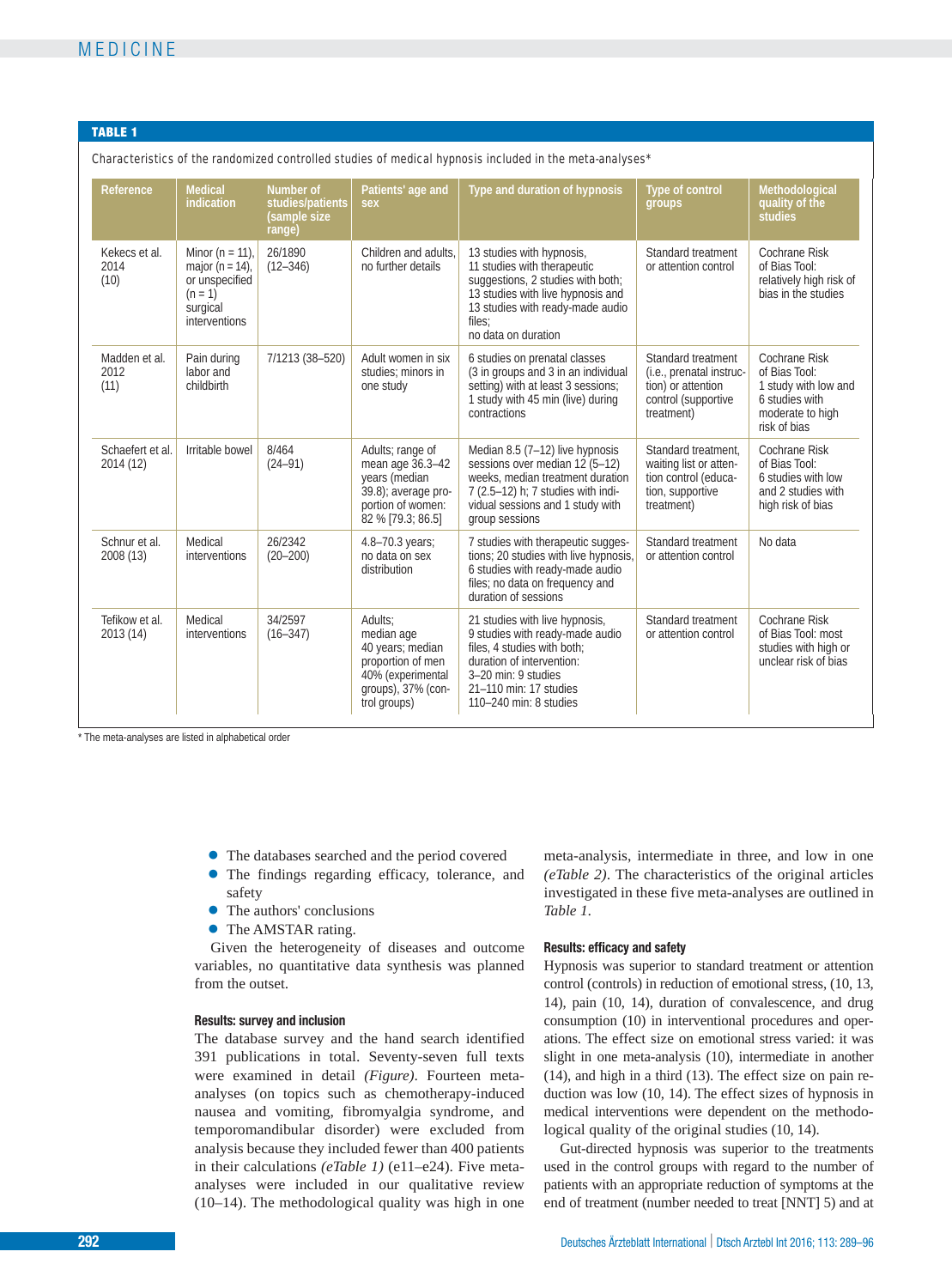#### **TABLE 2**

Results of the meta-analyses of randomized controlled trials on medical hypnosis\*

| Reference                     | Datatabases and period<br>covered by literature<br>survey                                                                                                                                             | Results for efficacy [95 % CI];<br>number of studies/patients (no data on number of studies)<br>patients per outcome variable)                                                                                                                                                                                                                                                           | Results for tolerability and safety [95% CI];<br>number of studies/patients                                                                                                                                                                                                   |
|-------------------------------|-------------------------------------------------------------------------------------------------------------------------------------------------------------------------------------------------------|------------------------------------------------------------------------------------------------------------------------------------------------------------------------------------------------------------------------------------------------------------------------------------------------------------------------------------------------------------------------------------------|-------------------------------------------------------------------------------------------------------------------------------------------------------------------------------------------------------------------------------------------------------------------------------|
| Kekecs et al.<br>2014<br>(10) | PubMed, PsycINFO,<br>CINAHL, ProQuest from<br>1980 to February 2014                                                                                                                                   | Postoperative anxiety: SMD 0.40 [0.13; 0.66]; 21/1479<br>Postoperative pain: SMD 0.25 [0.00; 0.50];<br>no p-value given; 15/1197<br>Postoperative consumption of painkillers:<br>SMD 0.16 [-0.16; 0.47], ns; 12/854<br>Postoperative nausea: SMD 0.38 [-0.06; 0.81), ns at<br>α-level of p<0.01; 16/647                                                                                  | No data                                                                                                                                                                                                                                                                       |
| Madden et al.<br>2012<br>(11) | Cochrane Pregnancy and<br>Childbirth Group's Trials<br>Register/Central, PubMed,<br>Embase up to January<br>2012                                                                                      | Drug treatment for pain:<br>RR 0.63 [0.39; 1.01], ns; 6/1032<br>Spontaneous vaginal delivery:<br>RR 1.35 [0.93; 1.96], ns; 4/472<br>Satisfaction with pain reduction:<br>RR 1.06 [0.94; 1.20], ns; 1/264                                                                                                                                                                                 | Resuscitation of newborns:<br>RR: 0.67 [0.11;3.96], ns; 1/520<br>Intensive care of newborns:<br>RR: 0.58 [0.12; 2.89], ns; 2/347<br>Intensive care of mothers:<br>RR: 1.47 [0.25; 8.68], ns; 1/305<br>Inpatient re-admission of newborns:<br>RR: 1.39 [0.64; 3.02], ns; 1/267 |
| Schaefert et al.<br>2014 (12) | Allied und Complementary<br>Medicine Database,<br>Central Register of<br>Controlled Trials, CINAHL<br>PubMed, PsycINFO,<br>Scopus up to June 2013<br>(restricted to studies<br>published in journals) | At end of treatment:<br>Adequate reduction of symptoms:<br>RR 1.69 [1.14; 2.51]; NNT 5 [3; 10]; 5/280<br>Reduction of global gastrointestinal symptoms:<br>SMD 0.32; [0.08; 0.56]; 6/361<br>Follow-up (6 months):<br>Adequate reduction of symptoms:<br>RR 2.17 [1.22; 3.87]; NNT 3 [2; 10]; 1/90<br>Reduction of global gastrointestinal symptoms:<br>SMD 0.57 [-0.26; 1.40], ns; 2/171 | Data from five studies: one patient reported<br>dizziness, but continued treatment; one<br>patient discontinued treatment due to a panic<br>attack during hypnosis                                                                                                            |
| Schnur et al.<br>2008 (13)    | PsycINFO and PubMed<br>from beginning to Febru-<br>ary 2008 (restricted to<br>English-language studies<br>published in journals)                                                                      | <b>Emotional stress:</b><br>SMD 0.88 [0.57; 1.19]; 26/2342                                                                                                                                                                                                                                                                                                                               | No data                                                                                                                                                                                                                                                                       |
| Tefikow et al.<br>2013 (14)   | Central, PubMed, Web of<br>Science, ProQuest up to<br>September 2011                                                                                                                                  | Emotional stress: SMD 0.53 [0.37; 0.69)<br>Pain: SMD 0.44; [0.26; 0.61]<br>Drug consumption: SMD 0.38 [0.20; 0.56]<br>Physiological parameters: SMD 0.10 [0.02; 0.18]; ns<br>Duration of convalescence: SMD 0.25 [0.04; 0.46]<br>Operation time: SMD 0.25 [0.12; 0.38]; ns                                                                                                               | No data                                                                                                                                                                                                                                                                       |

\* The meta-analyses are listed in alphabetical order

CI, confidence interval; ns, not significant; p, probability; RR, relative risk; SMD, standardized mean difference; NNT, number needed to treat

follow-up 6 months later (NNT 3) (12). Hypnosis was not more effective than standard treatment or attention control for pain during labor and childbirth (11).

Evaluation of the data on safety of hypnosis in two meta-analyses (pain during labor and childbirth, irritable bowel syndrome) (11, 12) revealed no signs of a higher rate of adverse effects than in controls *(Table 2)*.

Discussion of the results can be found in *eBox 3*.

## **Applications of hypnosis in daily clinical practice**

#### **Preparation and performance of interventions**

**Anesthesia and surgery:** The use of hypnosis instead of local anesthesia in dental surgery (e25) and in place of anesthesia for more extensive surgery (cholecystectomy, aortocoronary bypass operation) has been described in case reports (e26). However, hypnosis is being routinely used as a complement rather than an alternative to modern, safe techniques of anesthesia, primarily to minimize anxiety and stress. Hypnosis has been shown to reduce pain, anxiety,

and the consumption of analgesics and sedatives to a statistically significant extent in patients undergoing operations under local or regional anesthesia (e27, e28).

An example of the efficacy of hypnotic communication—even without formal trance induction—is its application in waking craniotomies, as performed for instance for removal of a brain tumor close to the speech area or for deep brain stimulation. In these procedures the patient receives regional anesthesia of the head and remains awake for the whole duration of the brain surgery for purposes of neurological testing, with no need for sedation and additional analgesia. Dissoci ation to an inner place of tranquility away from the operating room plays an important part, as does the reinterpretation of sensory perceptions (e29).

Some German hospitals offer live or audio file–aided hypnosis as a complement to general and regional anesthesia.

**Gastroenterology:** With the aid of hypnosis—e.g., self-hypnosis or hypnosis by means of audio files—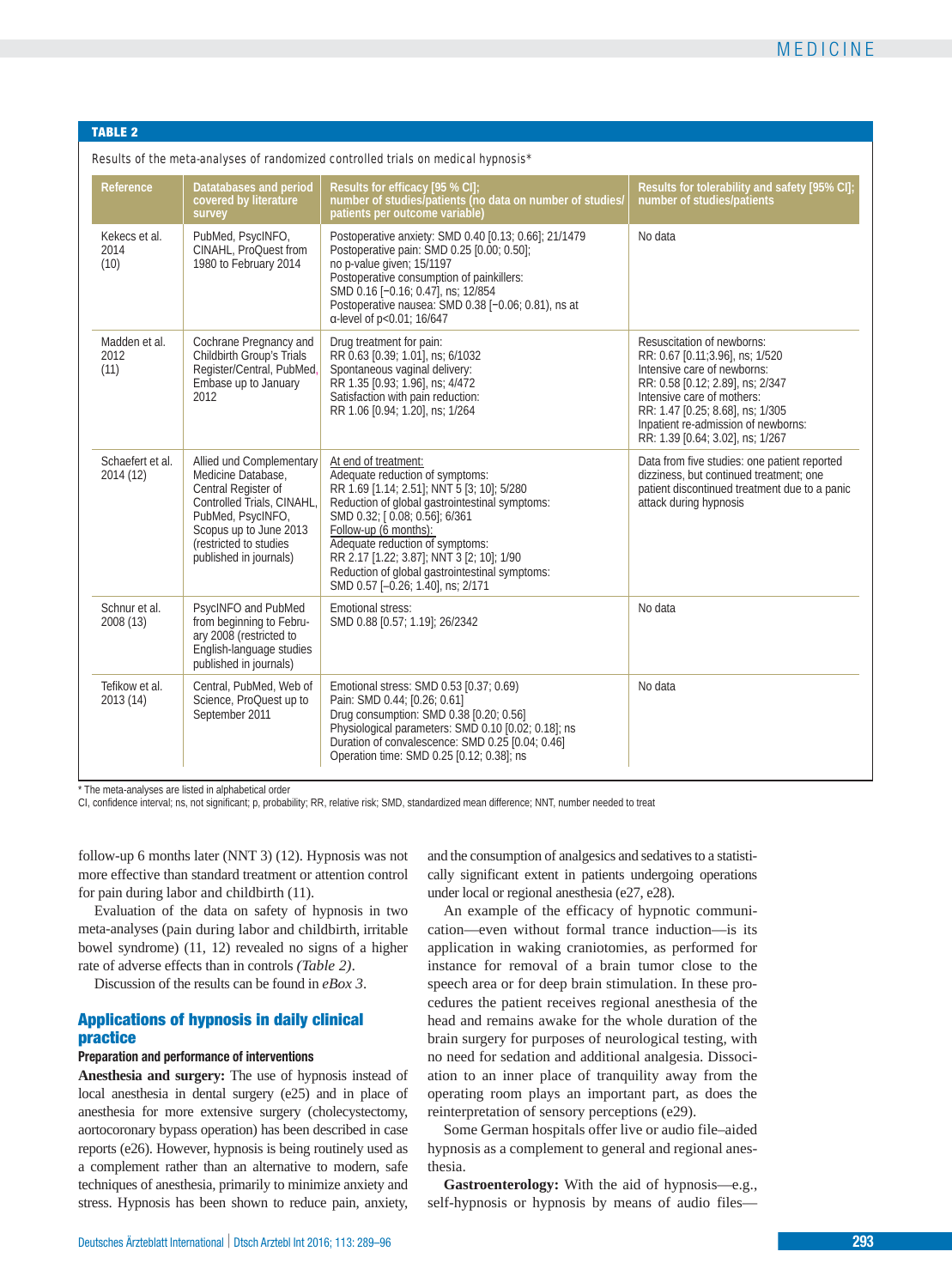| TABL |  |  |  |
|------|--|--|--|
|      |  |  |  |
|      |  |  |  |

Examples of positive waking suggestions at premedication and before induction of anesthesia (modified from [18, 19])

| Positive statements instead of negations                                   | "Everything will be fine" "We'll do this together" rather than "You don't need to<br>worry."                                                            |
|----------------------------------------------------------------------------|---------------------------------------------------------------------------------------------------------------------------------------------------------|
| Use of positive suggestions (safety, support, well-being)                  | "We'll keep a close eye on you until you've completely recovered from the<br>operation."                                                                |
| Combine explanations with positive suggestions                             | "We're attaching a blood pressure cuff and ECG leads so we can take good<br>care of you."                                                               |
| Combine information about procedures with positive suggestions             | "After the operation you can stay in the recovery room until you wake up<br>naturally, and when you feel well enough we'll take you back to your room." |
| Combine references to the patient's autonomy with positive suggestions     | "You can help us to increase the safety of the anesthesia by not eating<br>anything for 12 hours before the operation."                                 |
| Combine information about possible complications with positive suggestions | "Please tell us straightaway if you get a headache after the spinal anesthesia.<br>We have good medication for treating this kind of headache."         |

diagnostic esophagogastroduodenoscopy procedures can be carried out without sedation (e30). The use of audio files is also efficacious in irritable bowel syndrome (e31). These files can be given to patients with irritable bowel syndrome by their primary care physician or internist, and the progress with regard to symptom control can be discussed with the patients in the framework of basic psychosomatic care (e32). This aproach can greatly facilitate the clinical application of hypnosis. Gastroenterology departments in Great Britain (e33), Austria (e34), and the USA (e35) have integrated psychosocial services that offer live and audio file–aided hypnosis to patients with functional gastrointestinal disorders who do not respond well to conventional medicinal treatment (see *eBox 1* for more on gut-directed hypnosis). Some office-based gastroenterologists in Germany offer hypnosis as an alternative to sedation in esophagogastroduodenoscopy.

**Dentistry:** The German Dental Hypnosis Society (*Deutsche Gesellschaft für Zahnärztliche Hypnose*) has trained around 3000 dentists in hypnosis. The society's website lists over 600 dentists who offer this service to their patients. The indications for which hypnosis is available are pronounced fear of dental treatment, gag reflex, intolerance of local anesthetics, and craniomandibular dysfunction. Hypnosis in the following forms is offered (e25):

- **●** The use of CDs developed specially for dental treatment (e.g. "*Beim Zahnarzt ohne Spritze*  [Dental surgery without injection]"). At the beginning of the treatment session track 1 is played repeatedly over headphones, and at the end of treatment the patient is woken by track 2.
- **●** Delegation of the hypnosis to a trained member of staff (hypnosis assistant). In this case the dentist must also be trained in hypnosis, because he/she is responsible for the patient's welfare and must be able to deal with the rare cases of adverse reaction to hypnosis.
- Induction of hypnosis by the dentist him-/herself. This takes 2 to 5 min for relaxation prior to an

 injection, about 10 min for treatment without local anesthesia.

- **●** It is advantageous to combine nitrous oxide and hypnosis, because the gas has an anxiolytic effect and increases suggestibility.
- **●** Some dentists who concentrate on treatment of patients with anxiety or craniomandibular dysfunction draw on the services of an external hypnotist.

#### **Live hypnosis versus audio file–aided hypnosis**

A meta-analysis of hypnosis in medical interventions demonstrated no significant differences in efficacy between live hypnosis and suggestion by means of audio files (14). Another meta-analysis by a different group of authors concluded that only live hypnosis, which is more apt to provide the context of a personal relationship, significantly reduced postoperative anxiety and pain. Both live and audio file–aided hypnosis significantly decreased postoperative nausea and consumption of analgesics (10).

#### **Waking suggestions in doctor–patient communication**

The German Medical Assembly 2015 spoke out in favor of strengthening physicians' communicative competence (15). In our opinion, together with authentic and empathetic interaction (16), effective doctor–patient communication has to include avoidance of negative suggestions (16–19) and targeted use of positive waking suggestions (18). In this context, communication could be improved by applying basic principles of hypnotherapy such as employment of indirect suggestions and the establishment of a trusting doctor–patient relationship (rapport). Three RCTs on invasive radiological procedures found that positive suggestions and empathy, with and without techniques of self-hypnosis, were superior to the standard treatment in reducing pain and anxiety and in decreasing consumption of analgesics (20–22). In two RCTs, neutral or positive instructions before blood sampling ("I'm going to start taking the blood sample now") or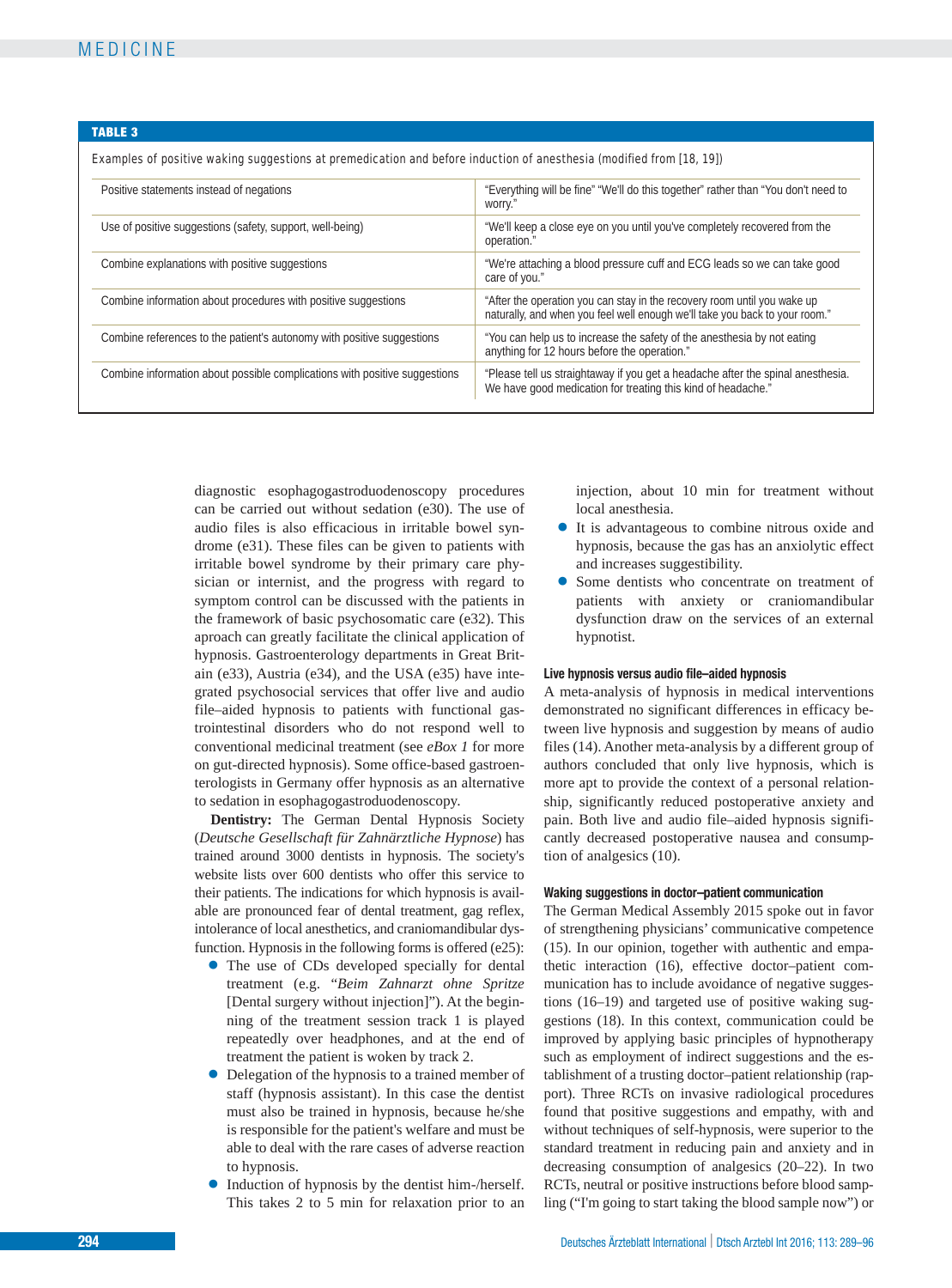## **BOX**

# Potential applications of medical hypnosis in daily clinical practice (case reports and/or case series)

## **● All patient-related areas: waking suggestions**

- Explanation of diagnosis and treatment (e36)
- Communication before and during medical treatment (19)
- Emergency service (e37)

#### **● Anesthesia**

- Communication with children before operations and local procedures (e38)
- Therapeutic suggestions during general anesthesia (e26)
- Therapeutic communication during craniotomies performed with the patient awake (e39)

#### **● Gastroenterology**

- Waking suggestions instead of analgesia/sedation in diagnostic esophagogastroduodenoscopy (e30)
- Gut-directed hypnosis in irritable bowel syndrome (e32)
- **● Dentistry**
	- Information, motivation, and supervision on use of audio files with suggestions for the preparation and conduct of medical procedures: dental surgery (e40), maxillofacial surgery (e41), dental treatment (e25)
- **● Psychosomatic medicine**
	- Psychotherapy for pain management: chronic non-cancer and cancer pain (e42, e43)
	- Component of psychotherapeutic measures in hospital consultation and advisory services, e.g., in gynecology (e44), palliative medicine (e45), and transplant surgery (e46)
	- Dentistry: fear of the dentist, strong gag reflex, fear of dental materials and injections, allergy to local anesthetics, intolerance of implants, parafunctions, temporomandibular dysfunction) (e40, e47)

induction of local anesthesia led to lower levels of pain than (unintended) negative suggestions ("this may hurt a bit") (23, 24). A RCT in a hospital emergency room found that the pain-relieving effect of intramuscular diclofenac was not reinforced by a waking suggestion ("this is a powerful painkiller") in patients with acute headache (25) *(eTable 3)*. Therapeutic waking suggestions can be used by all physicians in a medical context (see *Table 3* for examples).

#### **Psychosomatic medicine**

Examples of the application of medical hypnosis by psychotherapists in somatic medicine are given in the *Box*.

#### **Conclusion**

Hypnosis techniques have long been used—and their efficacy assessed—in somatic medicine. The modern evidence-based indications (emotional stress associated with medical interventions, functional disorders such as irritable bowel syndrome) correspond with the applications of mesmerism in medicine in the middle of the  $19<sup>th</sup>$  century (e5). Learning techniques of self-hypnosis empowers patients to participate in their own treatment and grants them independence. Hypnosis techniques such as the building of a trusting relationship with the patient and therapeutic waking suggestions can considerably reinforce the communicative competence of physicians (15).

#### **Conflict of interest statement**

Dr. Häuser receives royalties from the sale of CDs on medical hypnosis in irritable bowel syndrome and fibromyalgia syndrome from Hypnos Verlag. He is an instructor for hypnosis of the German Society for Medical Hypnosis and Autogenous Training (Deutsche Gesellschaft für Ärztliche Hypnose und Autogenes Training).

Dr. phil. Dipl.-Psych. Hagl has received honoraria for authorship or co- authorship of yearly reviews of hypnosis research from the Milton H. Erickson Society for Clinical Hypnosis (Milton H. Erickson Gesellschaft für Klinische Hypnose).

Dr. Schmierer has received an honorarium for authorship or co-authorship from Quintessenzverlag (dental hypnosis).

Prof. Hansen is a member of the scientific advisory board of the Milton H. Erickson Society for Clinical Hypnosis (Milton H. Erickson Gesellschaft für klinische Hypnose).

Manuscript submitted on 28 September 2015, revised version accepted on 7 January 2016

Translated from the original German by David Roseveare

#### **REFERENCES**

- 1. British Medical Association. Medical use of hypnotism: report of a subcommittee appointed by the Psychological Medicine Group Committee of the British Medical Association. BMJ Suppl 1955; 23: 190–3.
- 2. Council on Mental Health: Medical use of hypnosis. JAMA 1958; 168: 186–9.
- 3. Baethge C: Evidenzbasierte Medizin. In der Versorgung angekommen, aber noch nicht heimisch. Dtsch Arztebl 2014; 111: 1630–40.
- 4. Peter B: Hypnosis. In: Wright DE: International encyclopedia of the social and behavioral sciences. 2<sup>nd</sup> edition, Volume 11. Oxford: Elsevier 2015; 458–64.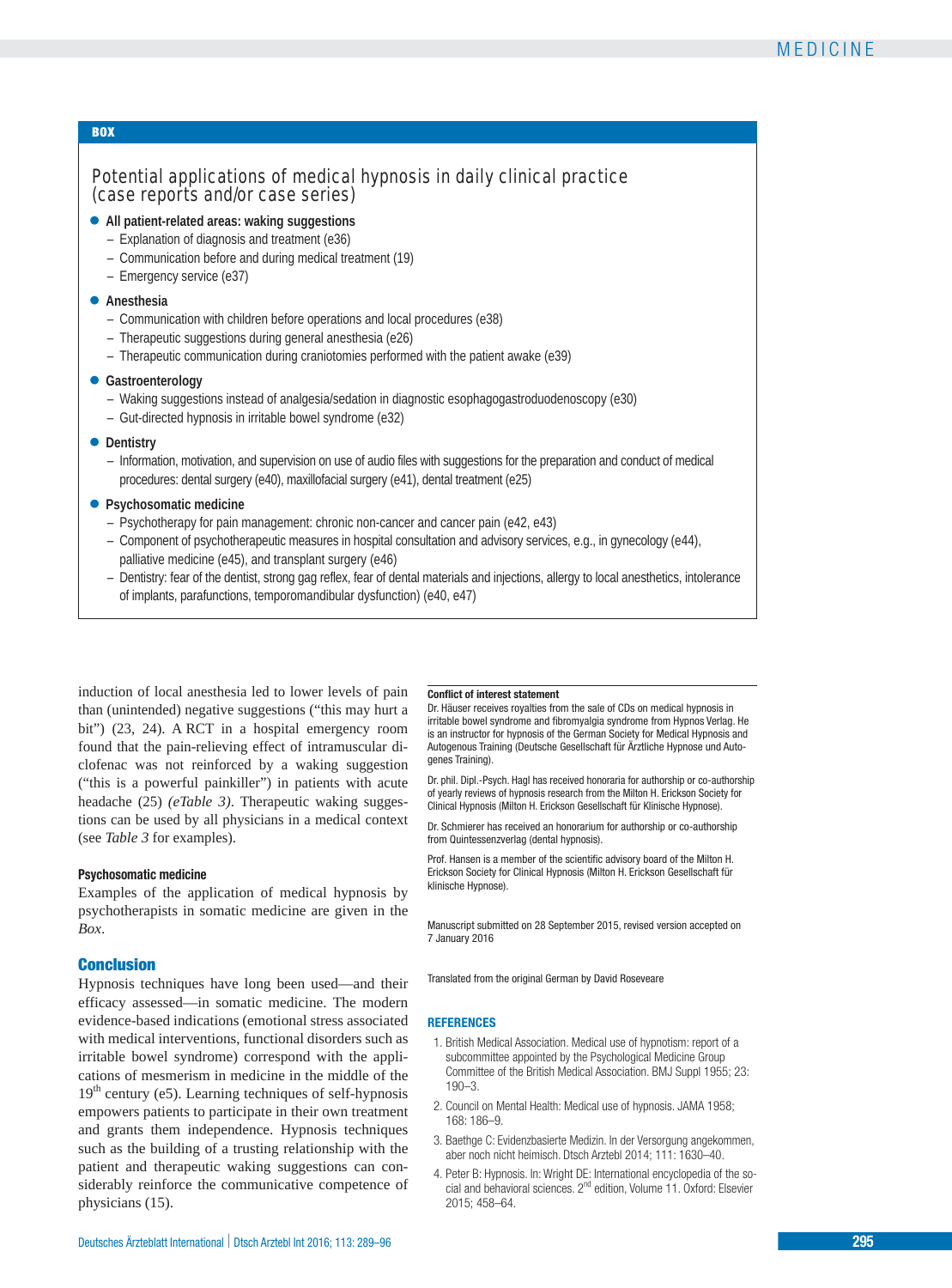#### **KEY MESSAGES**

- **●** Medical hypnosis comprises the use of hypnotic techniques, with or without induction of a trance.
- **●** Robust evidence (from meta-analysis of randomized controlled trials including at least 400 patients) of the efficacy of medical hypnosis exists for reduction of pain and emotional stress, duration of interventions, drug consumption during medical interventions, and reduction of irritable bowel symptoms.
- **●** The preparation and conduct of medical interventions can be facilitated by hypnosis.
- **●** Waking suggestions, taking advantage of patients' heightened suggestibility, have a pain-reducing effect in diagnostic and therapeutic interventions.
- **●** Hypnotic techniques such as the creation of a trusting relationship with the patient and therapeutic waking suggestions can be used in daily clinical practice by all physicians and dentists and can form an effective component of overall doctor–patient communication.
- 5. Higgins JPT, Green S (eds.): Cochrane Handbook for Systematic Reviews of Interventions Version 5.1.0 [updated March 2011]. The Cochrane Collaboration, 2011. www.cochrane-handbook.org (last accessed on 1 August 2015).
- 6. Aromataris E, Fernandez R, Godfrey C, et al.: Methodology for jbi umbrella reviews. The Joanna Briggs Institute Reviewers Manual 2014. http://arrow.monash.edu. au/hdl/1959.1/1131560 (last accessed on 1 June 2015).
- 7. Andrew Moore R, Eccleston C, Derry S, et al.: ACTINPAIN Writing Group of the IASP Special Interest Group on Systematic Reviews in Pain Relief; Cochrane Pain, Palliative and Supportive Care Systematic Review Group Editors: "Evidence" in chronic pain-establishing best practice in the reporting of systematic reviews. Pain 2010; 15: 386–9.
- 8. Shea BJ, Hamel C, Wells GA, et al.: AMSTAR is a reliable and valid measurement tool to assess the methodological quality of systematic reviews. J Clin Epidemiol 2009; 62: 1013–20.
- 9. Seo HJ, Kim KU: Quality assessment of systematic reviews or meta-analyses of nursing interventions conducted by Korean reviewers. BMC Med Res Methodol 2012; 12: 129.
- 10. Kekecs Z, Nagy T, Varga K: The effectiveness of suggestive techniques in reducing postoperative side effects: a meta-analysis of randomized controlled trials. Anesth Analg 2014; 119: 1407–19.
- 11. Madden K, Middleton P, Cyna AM, Matthewson M, Jones L: Hypnosis for pain management during labour and childbirth. Cochrane Database Syst Rev 2012; 11: CD009356.
- 12. Schaefert R, Klose P, Moser G, Häuser W: Efficacy, tolerability, and safety of hypnosis in adult irritable bowel syndrome: systematic review and meta-analysis. Psychosom Med 2014; 76: 389–98.
- 13. Schnur JB, Kafer I, Marcus C, Montgomery GH: Hypnosis to manage distress related to medical procedures: a meta-analysis. Contemp Hypn 2008; 25: 114–28.
- 14. Tefikow S, Barth J, Maichrowitz S, Beelmann A, Strauss B, Rosendahl J: Efficacy of hypnosis in adults undergoing surgery or medical procedures: a meta-analysis of randomized controlled trials. Clin Psychol Rev 2013; 33: 623–36.
- 15. Klinkhammer G: Förderung der ärztlichen Kommunikationskompetenz gefordert. Dtsch Arztebl 2015; www.aerzteblatt.de/nachrichten/62808/Aerztetag-Foerderungder-aerztlichen-Kommunikationskompetenz-gefordert (last accessed on 1 July 2015).
- 16. Bingel U, Placebo Competence Team: Avoiding nocebo effects to optimize treatment outcome. JAMA 2014; 312: 693–4.
- 17. Häuser W, Hansen E, Enck P: Nocebo phenomena in medicine: their relevance in everyday clinical practice. Dtsch Arztebl Int 2012; 109: 459–65.
- 18. Hansen E, Bejenke C: [Negative and positive suggestions in anaesthesia: Improved communication with anxious surgical patients]. Anaesthesist 2010; 59: 199–202, 204–6, 208–9.
- 19. Seemann M, Zech N, Graf BM, Hansen E: [The premedication visit—suggestions for a patient-friendly design]. Anasthesiol Intensivmed Notfallmed Schmerzther 2015; 50: 142–6.
- 20. Lang EV, Benotsch EG, Fick LJ, et al.: Adjunctive non-pharmacological analgesia for invasive medical procedures: a randomised trial. Lancet 2000; 355: 1486–90.
- 21. Lang EV, Berbaum KS, Faintuch S, et al.: Adjunctive self-hypnotic relaxation for outpatient medical procedures: a prospective randomized trial with women undergoing large core breast biopsy. Pain 2006; 126: 155–64.
- 22. Lang EV, Berbaum KS, Pauker SG, et al.: Beneficial effects of hypnosis and adverse effects of empathic attention during percutaneous tumor treatment: when being nice does not suffice. J Vasc Interv Radiol 2008; 19: 897–905.
- 23. Ott J, Aust S, Nouri K, Promberger R: An everyday phrase may harm your patients. Clin J Pain 2012; 28: 324–8.
- 24. Varelmann D, Pancaro C, Cappiello EC, Camann WR: Nocebo-induced hyperalgesia during local anesthetic injection. Anesth Analg 2010; 110: 868–70.
- 25. Oktay C, Eken C, Goksu E, Dora B: Contribution of verbal suggestion to the therapeutic efficacy of an analgesic agent for acute primary headache. Cephalalgia 2015; 35: 579–84.

#### **Corresponding author**

PD Dr. med. Winfried Häuser Klinik Innere Medizin I Klinikum Saarbrücken Winterberg 1, 66119 Saarbrücken, Germany whaeuser@klinikum-saarbruecken.de



*@* Supplementary material For eReferences please refer to: www.aerzteblatt-international.de/ref1716

> eBoxes und eTables: www.aerzteblatt-international.de/16m0289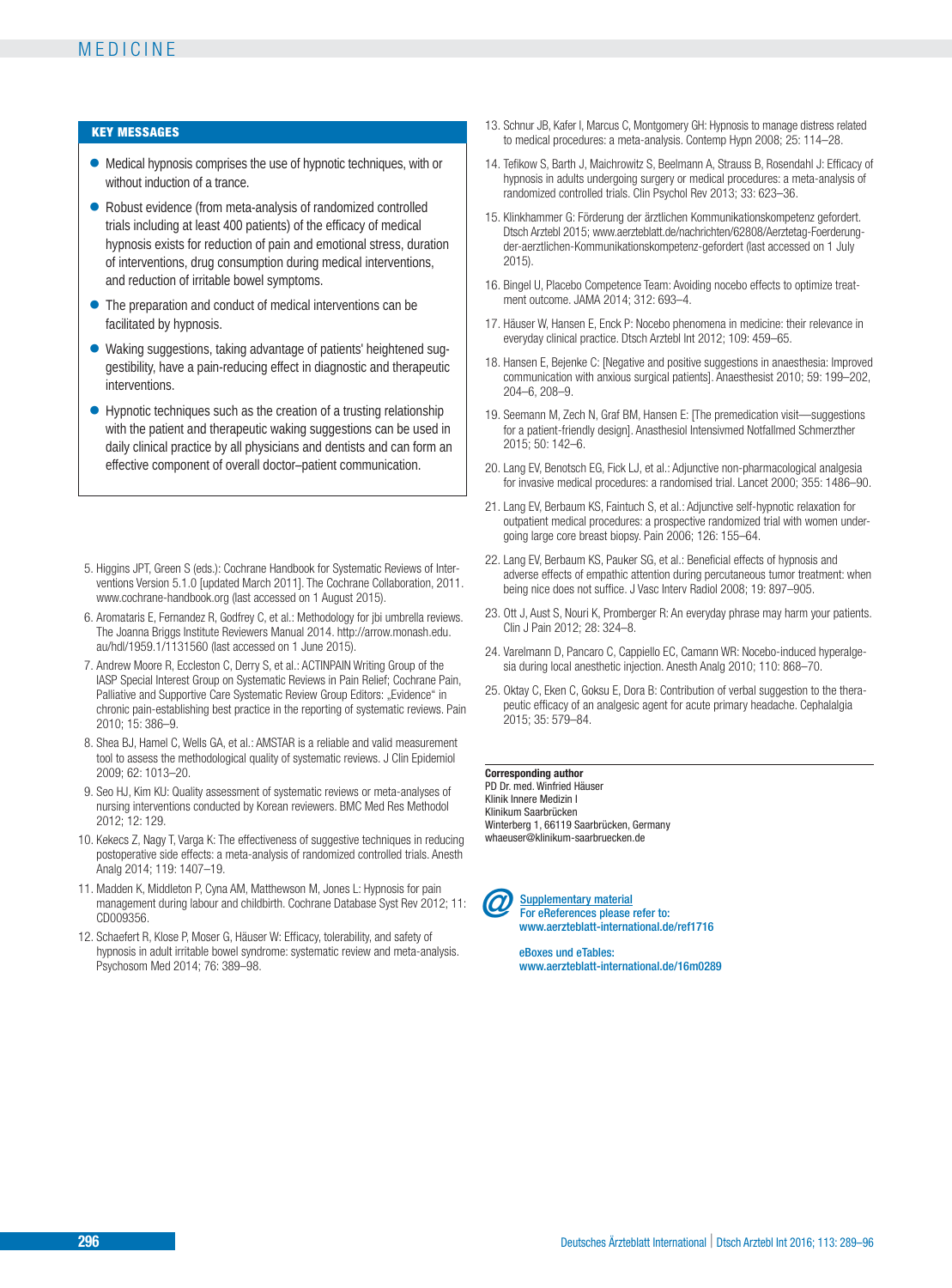Supplementary material to:

#### **The Efficacy, Safety and Applications of Medical Hypnosis**

A Systematic Review of Meta-analyses

by Winfried Häuser, Maria Hagl, Albrecht Schmierer, and Ernil Hansen

Dtsch Arztebl Int 2016; 113: 289–96. DOI: 10.3238/arztebl.2016.0289

#### **eREFERENCES**

- e1. Barabasz AF: Whither spontaneous hypnosis: a critical issue for practitioners and researchers. Am J Clin Hypn 2005; 48: 91–7.
- e2. Cheek DB: Importance of recognizing that surgical patients behave as though hypnotized. Am J Clin Hypn 1962; 4: 227–31.
- e3. Revenstorf D: Expertise zur Beurteilung der wissenschaftlichen Evidenz des Psychotherapieverfahrens Hypnotherapie ent sprechend den Kriterien des Wissenschaftlichen Beirats Psychotherapie. Hypnose-ZHH 2006; 1; 7–164.
- e4. Fritzsche K, Geigges W, Richter H, Wirsching M (eds.): Psychosomatische Grundversorgung. 1<sup>st</sup> edition. Heidelberg: Springer, 2003.
- e5. Peter B: Zur Geschichte der Hypnose in Deutschland. Hypnose und Kognition 2000; 17: 47–106.
- e6. Bailly JS: Exposé zu den Erfahrungen, die zur Untersuchung des animalischen Magnetismus gesammelt worden sind. HyKog 1784/2000; 17: 107–14.
- e7. Esdaile J: Mesmerism in India, and its practical application in surgery and medicine. London: Longman, Borwon, Green and Longmans, 1846.
- e8. Robertson D: BMA Report on Hypnosis. www.rebhp.org/ar ticles/1892.pdf (last accessed on 1 July 2015).
- e9. Bongartz W, Flammer E, Schwonke R: Die Effektivität der Hypnose. Eine meta-analytische Studie. Psychotherapeut 2002; 47: 67–76.
- e10. Wissenschaftliche Beirat Psychotherapie. Gutachten zur wissenschaftlichen Anerkennung der Hypnotherapie. Wissenschaftlicher Beirat Psychotherapie 2006. www.wbpsychotherapie.de/page. asp?his=0.113.122.123 (last accessed on 1 July 2015).
- e11. Adachi T, Fujino H, Nakae A, Mashimo T, Sasaki J: A meta-analysis of hypnosis for chronic pain problems: a comparison between hypnosis, standard care, and other psychological interventions. Int J Clin Exp Hypn 2014; 62: 1–28.
- e12. Bernardy K, Füber N, Klose P, Häuser W: Efficacy of hypnosis/guided imagery in fibromyalgia syndrome-a systematic review and meta-analysis of controlled trials. BMC Musculoskelet Disord 2011; 12: 133.
- e13. Birnie KA, Noel M, Parker JA, et al.: Systematic review and metaanalysis of distraction and hypnosis for needle-related pain and distress in children and adolescents. J Pediatr Psychol 2014; 39: 783–808.
- e14. Bowker E, Dorstyn D: Hypnotherapy for disability-related pain: A meta-analysis. J Health Psychol 2014 (epub ahead of print).
- e15. Enck P, Junne F, Klosterhalfen S, Zipfel S, Martens U: Therapy options in irritable bowel syndrome. Eur J Gastroenterol Hepatol 2010; 22: 1402–11.
- e16. Flammer E, Alladin A: The efficacy of hypnotherapy in the treatment of psychosomatic disorders: meta-analytical evidence. Int J Clin Exp Hypn 2007; 55: 251–74.
- e17. Ford AC, Quigley EM, Lacy BE, et al.: Effect of antidepressants and psychological therapies, including hypnotherapy, in irritable bowel syndrome: systematic review and meta-analysis. Am J Gastroenterol 2014; 109: 1350–65 .
- e18. Glazener CM, Evans JH, Cheuk DK: Complementary and miscellaneous interventions for nocturnal enuresis in children. Cochrane Database Syst Rev 2005 18: CD005230.
- e19. Huang T, Shu X, Huang YS, Cheuk DK: Complementary and miscellaneous interventions for nocturnal enuresis in children. Cochrane Database Syst Rev 2011; 12: CD005230.
- e20. Köllner V, Häuser W, Klimczyk K, et al.: Arbeitsgemeinschaft der Wissenschaftlichen Medizinischen Fachgesellschaften: [Psychotherapy for patients with fibromyalgia syndrome. Systematic review, meta-analysis and guideline]. Schmerz 2012; 26: 291–6.
- e21. Lee HH, Choi YY, Choi MG: The efficacy of hypnotherapy in the treatment of irritable bowel syndrome: A systematic review and meta-analysis. J Neurogastroenterol Motil 2014; 20: 152–62.
- e22. Richardson J, Smith JE, McCall G, Richardson A, Pilkington K, Kirsch I: Hypnosis for nausea and vomiting in cancer chemotherapy: a systematic review of the research evidence. Eur J Cancer Care 2007; 16: 402–12.
- e23. Smith CA, Collins CT, Cyna AM, Crowther CA: Complementary and alternative therapies for pain management in labour. Cochrane Database Syst Rev 2006 18: CD003521.
- e24. Zhang Y, Montoya L, Ebrahim S, et al.: Hypnosis/relaxation therapy for temporomandibular disorders: a systematic review and meta-analysis of randomized controlled trials. J Oral Facial Pain Headache 2015; 29: 115–25.
- e25. Schmierer A: Hypnose in der Zahnheilkunde: Geschichte, Organisation, Methoden, Praxis. Hypnose-ZHH 2010; 5: 69–94.
- e26. Faymonville ME: Hypnose in der Anästhesie. Hypnose-ZHH 2010; 5: 111–20.
- e27. Faymonville ME, Mambourg PH, Joris J, et al.: Psychological approaches during conscious sedation. Hypnosis versus stress reducing strategies: a prospective randomized study. Pain 1997; 7: 361–7.
- e28. Faymonville ME, Fissette J, Mambourg PH, Roediger L, Joris J, Lamy M: Hypnosis as adjunct therapy in conscious sedation for plastic surgery. Reg Anesth 1995; 20: 145–51.
- e29. Hansen E, Seemann M, Zech N, Doenitz C, Luerding R, Brawanski A: Awake craniotomies without any sedation: the awake-awakeawake technique. Acta Neurochir (Wien) 2013; 155: 1417–24.
- e30. Häuser W: Hypnose in der Gastroenterologie. Hypnose und Kognition 1997; 14: 25–32.
- e31. Rutten JM, Vlieger AM, Frankenhuis C, et al.: Gut-directed hypnotherapy in children with irritable bowel syndrome or functional abdominal pain (syndrome): a randomized controlled trial on self exercises at home using CD versus individual therapy by qualified therapists. BMC Pediatr 2014; 14: 140.
- e32. Häuser W: Hypnose in der Therapie des Reizdarmsyndroms. Psychomed 2002; 14: 227–32.
- e33. Gonsalkorale WM, Houghton LA, Whorwell PJ: Hypnotherapy in irritable bowel syndrome: a large-scale audit of a clinical service with examination of factors influencing responsiveness. Am J Gastroenterol 2002; 97: 954–61.
- e34. Moser G, Trägner S, Gajowniczek EE, et al.: Long-term success of GUT-directed group hypnosis for patients with refractory irritable bowel syndrome: a randomized controlled trial. Am J Gastroenterol 2013; 108: 602–9.
- e35. Kinsinger SW, Ballou S, Keefer L: Snapshot of an integrated psychosocial gastroenterology service. World J Gastroenterol 2015; 21: 1893–9.
- e36. Colloca L, Finniss D: Nocebo effects, patient-clinician communication, and therapeutic outcomes. JAMA 2012; 307: 567–8.
- e37. Iserson KV: An hypnotic suggestion: review of hypnosis for clinical emergency care. J Emerg Med 2014; 46: 588–96.
- e38. Zech N, Seemann M, Signer-Fischer S, Hansen E: [Communication with children: practical hints and tools for the anesthesiology routine]. Anaesthesist 2015; 64: 197–207.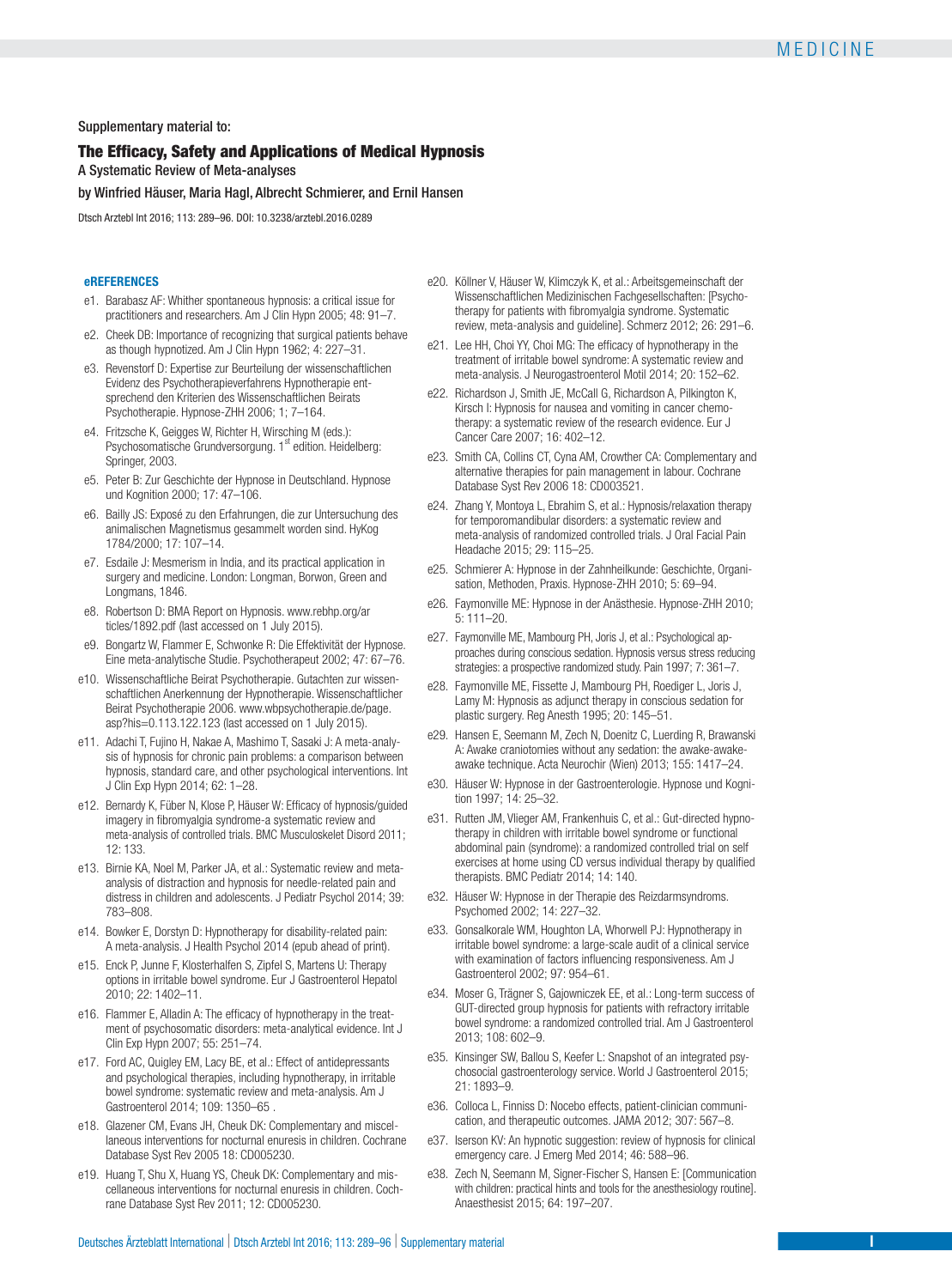- e39. Seemann M, Zech N, Graf B, Hansen E: [Anesthesiological management of awake craniotomy: Asleep-awake-asleep technique or without sedation]. Anaesthesist 2015; 64: 128–36.
- e40. Eitner S, Sokol B, Wichmann M, Bauer J, Engels D: Clinical use of a novel audio pillow with recorded hypnotherapy instructions and music for anxiolysis during dental implant surgery: a prospective study. Int J Clin Exp Hypn 2011; 59: 180–97.
- e41. Hermes D, Truebger D, Hakim SG, Sieg P: Tape recorded hypnosis in oral and maxillofacial surgery-basics and first clinical experience. J Craniomaxillofac Surg 2005; 33: 123–9.
- e42. Ebell H, Beyer A: Die Schmerzbehandlung von Tumorpatienten. Stuttgart, New York: Thieme 2001.
- e43. Ebell H: Hypnose und Selbsthypnose in der Behandlung von Patienten, die an chronischen Schmerzen leiden. Hypnose und Kognition 2002; 19: 27–38.
- e44. Tschugguel W, Tschuguell S: Hypnose bei Patientinnen mit gynäkologischen Symptomen. Hypnose-ZHH 2010; 5: 121–44.
- e45. Schulze W: Hypnose in der Palliativmedizin. Hypnose-ZHH 2010; 5: 145–61.
- e46. Tigges-Limmer K, Gummert J: Hypnotherapeutische Interventionen in der Herztransplantation. Hypnose-ZHH 2010; 5: 179–97.
- e47. Schmierer A, Schmierer G: Hypnose in der Zahnarztpraxis eine sichere und schnelle Möglichkeit zum Angstabbau. DZzH 2004; 3: 31–51.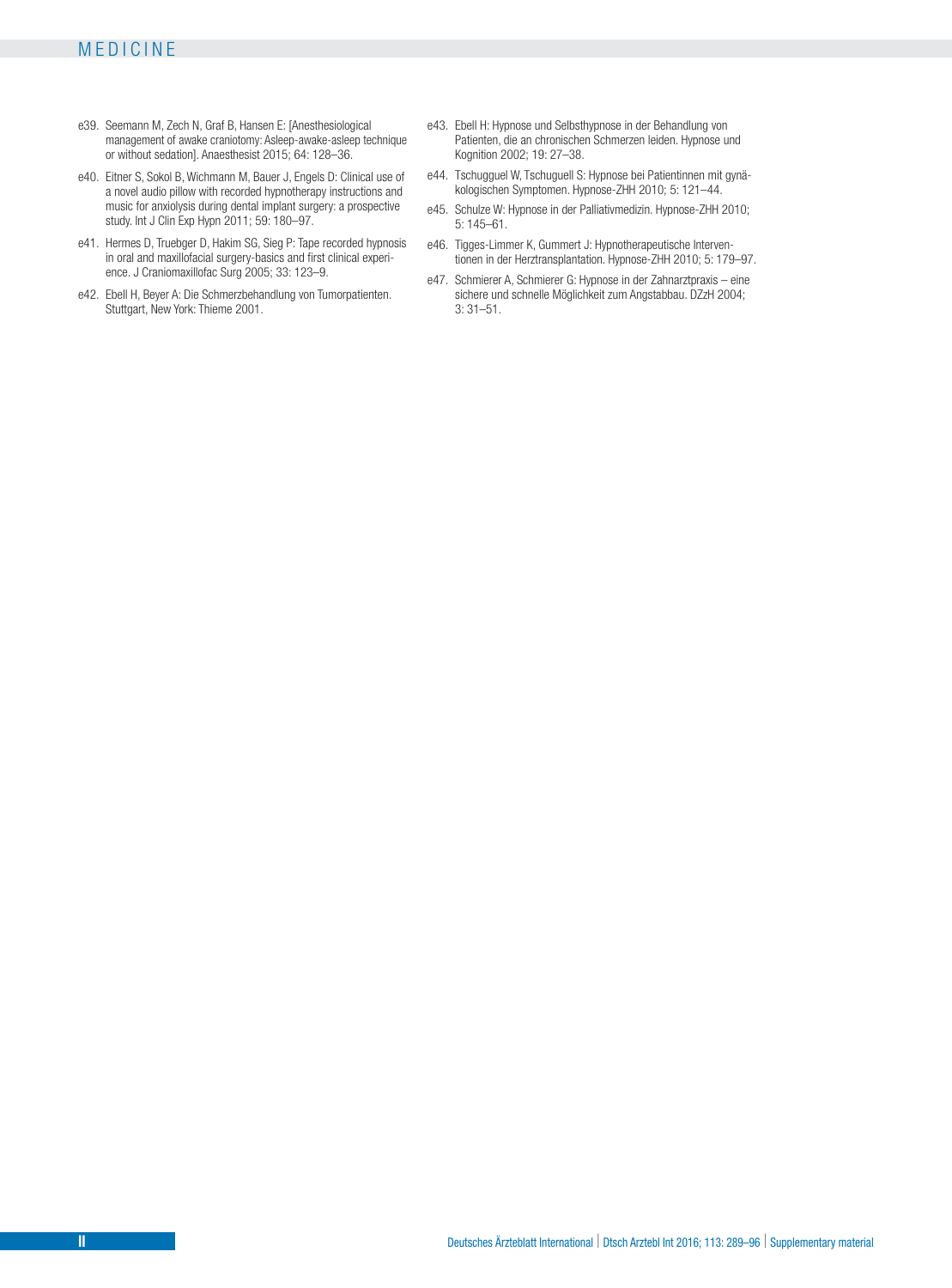## **eBOX 1**

# Selection of German-language videos and podcasts from public broadcasters on medical hypnosis

## **● 3Sat 2015**

Hypnosis in irritable bowel syndrome (gut-directed hypnosis): *www.youtube.com/watch?v=AjBHaKq8B\_g* (6 min)

**● ZDF Abenteuer Wissen 2009**

Medical hypnosis in the treatment of chronic pain and in surgery: *www.youtube.com/watch?v=MdLQvrl84hU* Plastic surgery, dental treatment (12 min)

**● ARD W wie Wissen 2014**

The power of hypnosis: *http://www.daserste.de/information/wissen-kultur/w-wie-wissen/videos/die-kraft-der-hypnose-100.html* 

Dental treatment, brain MRI showing how hypnosis alleviates pain, brain surgery with the patient awake (7 min)

**● SWR Odysso 2014**

Medicine: The healing power of the psyche: *http://www.swr.de/odysso/medizin-die-heilkraft-der-psyche/-/ id=1046894/did=14145774/nid=1046894/wrks2i/index.html*

Documentary on healing thoughts; the importance of waking suggestions and a positive attitude for the success of heart surgery (46 min)

**● SWR Odysso 2011** 

Hypnosis instead of general anesthesia: *http://www.swr.de/odysso/hypnose-statt-vollnarkose/-/ id=1046894/did=7345782/nid=1046894/3hlrni/index.html* The anesthesia technique of hypnosedation, successfully used in over 8000 surgical patients in Belgium. This technique combines hypnosis with very light sedation and local anesthesia; the patient remains awake.

**● WDR Planet Wissen 2016**

How negative thinking makes us ill: *www1.wdr.de/mediathek/video/sendungen/planet-wissen-wdr/video-wie-uns-negativegedanken-krank-machen-100.html*

Video about placebo and nocebo effects (58 min)

**● 3sat 2012** 

Hypnosis instead of anesthesia: *www.3sat.de/mediathek/?display=1&mode=play&obj=30167* Maxillary surgery on hypnosedated patients (5 min)

#### **● BBC exklusiv**

*www.youtube.com/watch?v=qJAnCLIBBus&feature=youtu.be* Surgery with hypnosis instead of anesthesia; experimental pain; brain MRI showing how hypnosis alleviates pain (11 min)

**● HR alles wissen 2015**

Hypnosis to counteract fear of the dentist: *www.ardmediathek.de/tv/alles-wissen/Hypnose-gegen-Zahnarztphobie/hr-fernse hen/Video?documentId=29814680&bcastId=3416170*

Dental treatment, brain MRI showing how hypnosis alleviates pain (6 min)

**● Radio: SWR 27.05.2015** 

Hypnotherapy: trance induction to combat anxiety and pain: *www.ardmediathek.de/radio/SWR2-Wissen/Hypnotherapie-Trance-als-Mittel-gegen-%C3%84/SWR2/Audio-Podcast?documentId=28528316&bcastId= 220656*  (27 min)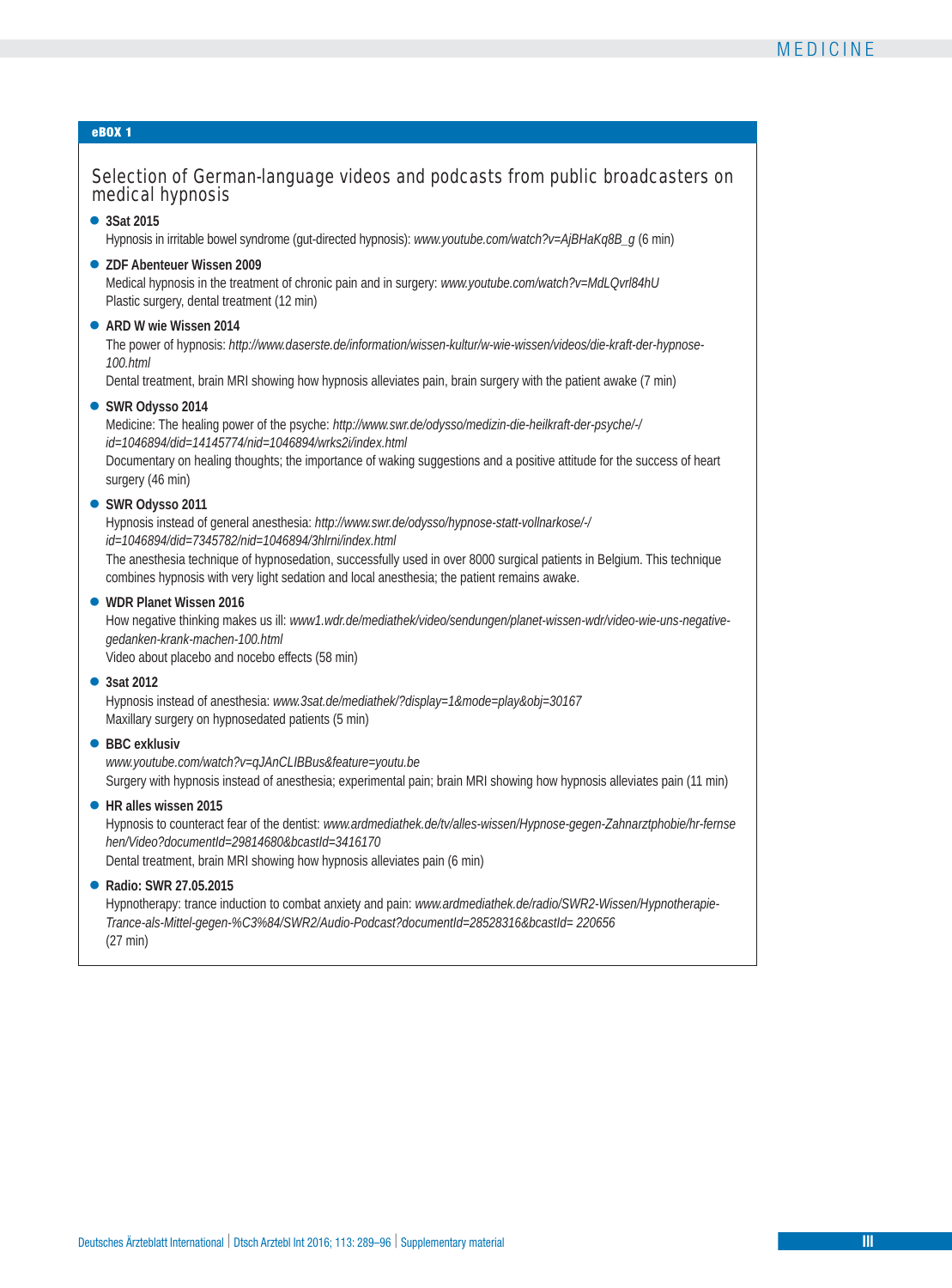## **eBOX 2**

## The history of hypnosis and assessment of its efficacy before the advent of evidence-based medicine (EBM)

Owing to their unconventional approach, hypnosis techniques attracted the attention of both orthodox physicians and the general public at an early stage. The scientific basis of hypnotic procedures was investigated as early as the 18<sup>th</sup> century.

The theory and techniques of "animal magnetism," put forward by the Viennese physician Franz Anton Mesmer, are viewed as the precursor of modern hypnosis. Mesmer failed in his attempt to have animal magnetism accredited by the *Académie des Sciences* in Paris in 1784 (e5). The scientific committee appointed by King Louis XVI refuted the theory of magnetism and attributed Mesmer's successful treatments to psychological mechanisms, namely the "arousal of powers of imagination and of imitation" (e6). The concept of magnetism persisted, however, and came to be adopted by a number of physicians. The English surgeon James Esdaile (1808–1859), working in India, carried out 345 major operations (amputations of arm, leg, breast, and penis, as well as excision of tumors) using the technique of "mesmerism" and recorded not only good analgesia but also low mortality (e7). The British physician John Elliotson (1791–1868) became professor at the University of London in 1831. Under pressure from the journal *Lancet*, which rejected his practice of animal magnetism, he resigned his post in 1838. From 1843 to 1856 he published a journal called *The Zoist*, dedicated exclusively to animal magnetism. However, this technique rapidly receded into the background with the introduction of ether and chloroform anesthesia in 1846/47 (e3).

The Scottish ophthalmologist Braid developed the theory of monoideism, whereby concentration on a single thought by means of optic fixation was held to lead to a neurologically conditioned state of sleep. This physiological explanation of hypnotic phenomena helped "hypnotism" attain recognition by physicians at a time when medicine was developing along scientific lines (e3). In 1891 the British Medical Association (BMA) commissioned a group of physicians to investigate hypnotism. After due appraisal the expert committee concluded that hypnotism was effective in the treatment of pain, sleep disorders, and functional symptoms. At its annual conference in 1892 the BMA unanimously recommended the therapeutic application of hypnosis (e8).

With the increasing importance of evidence-based medicine (EBM) in the 20<sup>th</sup> and 21st centuries, advocates and practitioners of clinical hypnosis came to see the necessity of controlled trials and synthesis of the findings in systematic reviews. The first German-language systematic review and meta-analysis of the efficacy of hypnosis was published in 2002 (e9). An expert report on evaluation of hypnotherapy as a psychotherapeutic technique according to the criteria of the German Scientific Advisory Committee on Psychotherapy (*Wissenschaftlicher Beirat Psychotherapie*) (§ 11, Psychotherapy Act) was produced in 2003 (e3). The Scientific Advisory Committee on Psychotherapy concluded that hypnotherapy can be considered a scientifically valid technique for the treatment, in adults, of mental and social factors in somatic diseases and of addiction and abuse (smoking cessation and methadone withdrawal) (ICD-10 F54, F10, F11) (e10).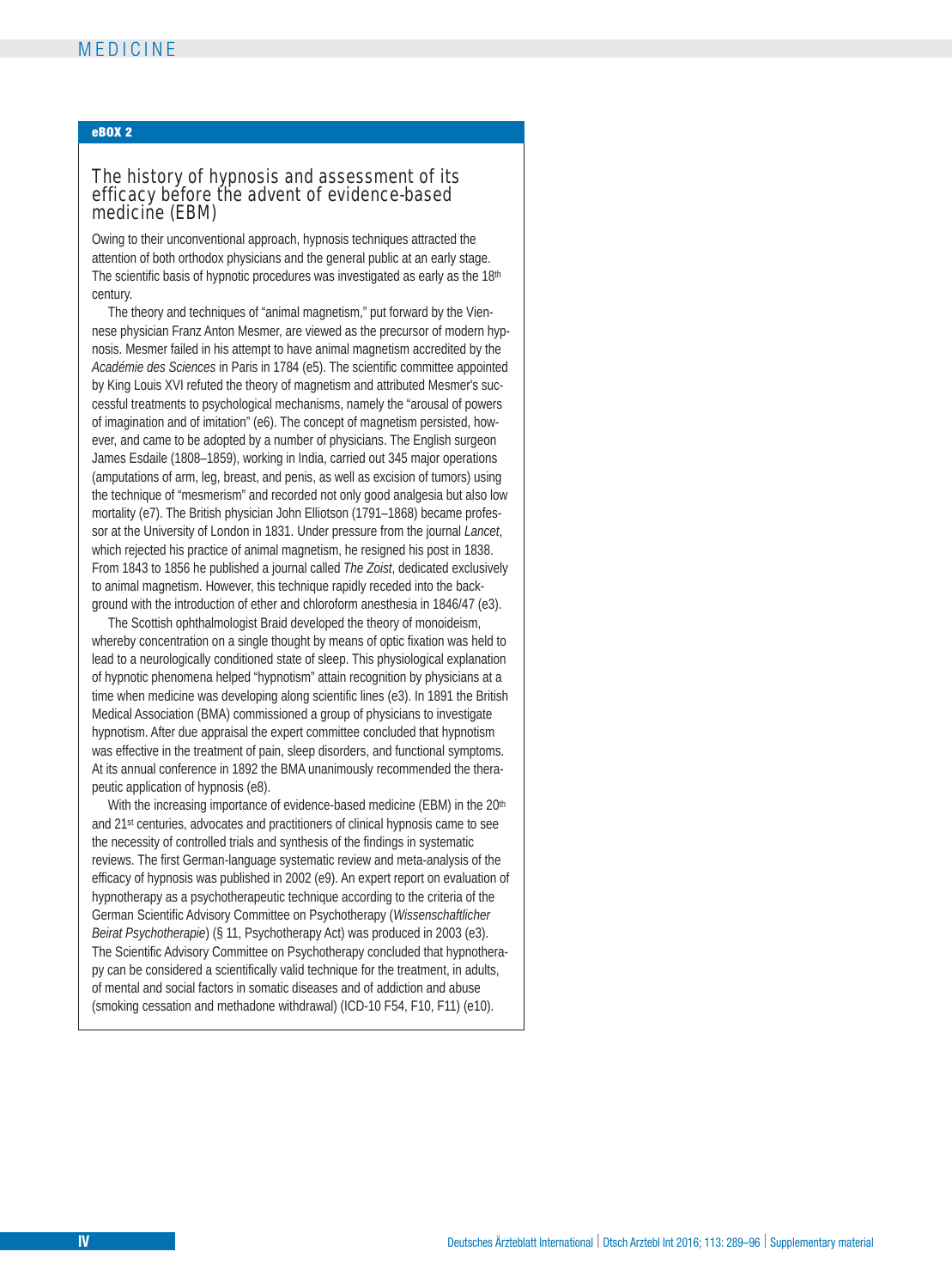## **eBOX 3**

# Discussion of the findings concerning the evidence of the efficacy of medical hypnosis

Three meta-analyses (10, 13, 14) of the use of hypnosis in medical interventions fulfilled our criterion of including at least 400 patients. If these meta-analyses were to be based largely on the same original studies, the evidence could be overestimated. Indeed, inspection revealed the following overlapping of the randomized controlled trials (RCTs) included: Kekecs et al. (10) and Tefikow et al. (14):  $N = 12$ ; Kekecs et al. (10) and Schnur et al. (13):  $N = 8$ ; Schnur et al. (13) and Tefikow et al. (14):  $N = 10$ . At least 50% of the RCTs in each of the three meta-analyses were also included in one or both of the others (Kekecs et al.: 16 of 26; Tefikow et al.: 18 of 34; Schnur et al.: 13 of 26). Nevertheless, each of the three covered an appreciable number of original studies that were not featured in the others. This can be explained by the variation in focus: Kekecs et al. (10) and Tefikow et al. (14) restricted themselves to studies on adults, while Schnur et al. (13) also included children. Whereas Schnur et al. (13) confined themselves to "emotional stress" as endpoint, Kekecs et al. (10) and Tefikow et al. (14) each calculated several effect sizes for several outcome variables, with Kekecs et al. (10) concentrating solely on postoperative endpoints. Therefore, since differentiated conclusions can certainly be drawn, we chose to present the results of all three meta-analyses of medical hypnosis in diagnostic, interventional, and surgical procedures.

Recommendations on the use of medical hypnosis in medical procedures are limited, however, by the poor methodological quality of many original studies. Moreover, on statistical criteria the effect strengths were mostly low. Blinding of the therapists and the patients is usually not possible (intervention bias) in RCTs with hypnosis (and other psychological techniques). In fact, at least in some studies in which audio files were used for hypnosis the medical personnel or diagnosticians were blinded, which is associated with conservative effect sizes (10, 14). Therefore, using the Cochrane Risk of Bias Tool the danger of bias is higher in RCTs that use psychological techniques than in RCTs where medications are administered. Two of the three systematic reviews of hypnosis in medical procedures point to low or uncertain quality of the existing RCTs and recommend that further studies with high-quality methodology should be carried out (10, 14). Because the original studies reported only average data and no response rates (e.g., the proportion of patients with only slight postoperative pain or no postoperative nausea), the meta-analyses could not calculate the number needed to treat for an additional benefit (NNTB). The clinical benefit of medical hypnosis in interventions is therefore difficult to estimate.

The quality of the data is better for irritable bowel syndrome: the risk of bias was low in most of the studies included (12). Response rates with a clinically meaningful benefit (NNT 5 and 3 respectively) were computed for adequate symptom reduction at the end of treatment and at 6-month follow-up. With regard to these NNTs, it should be remembered that most of the RCTs included patients who had shown insufficient reduction of symptoms in response to an established regimen of medication (12).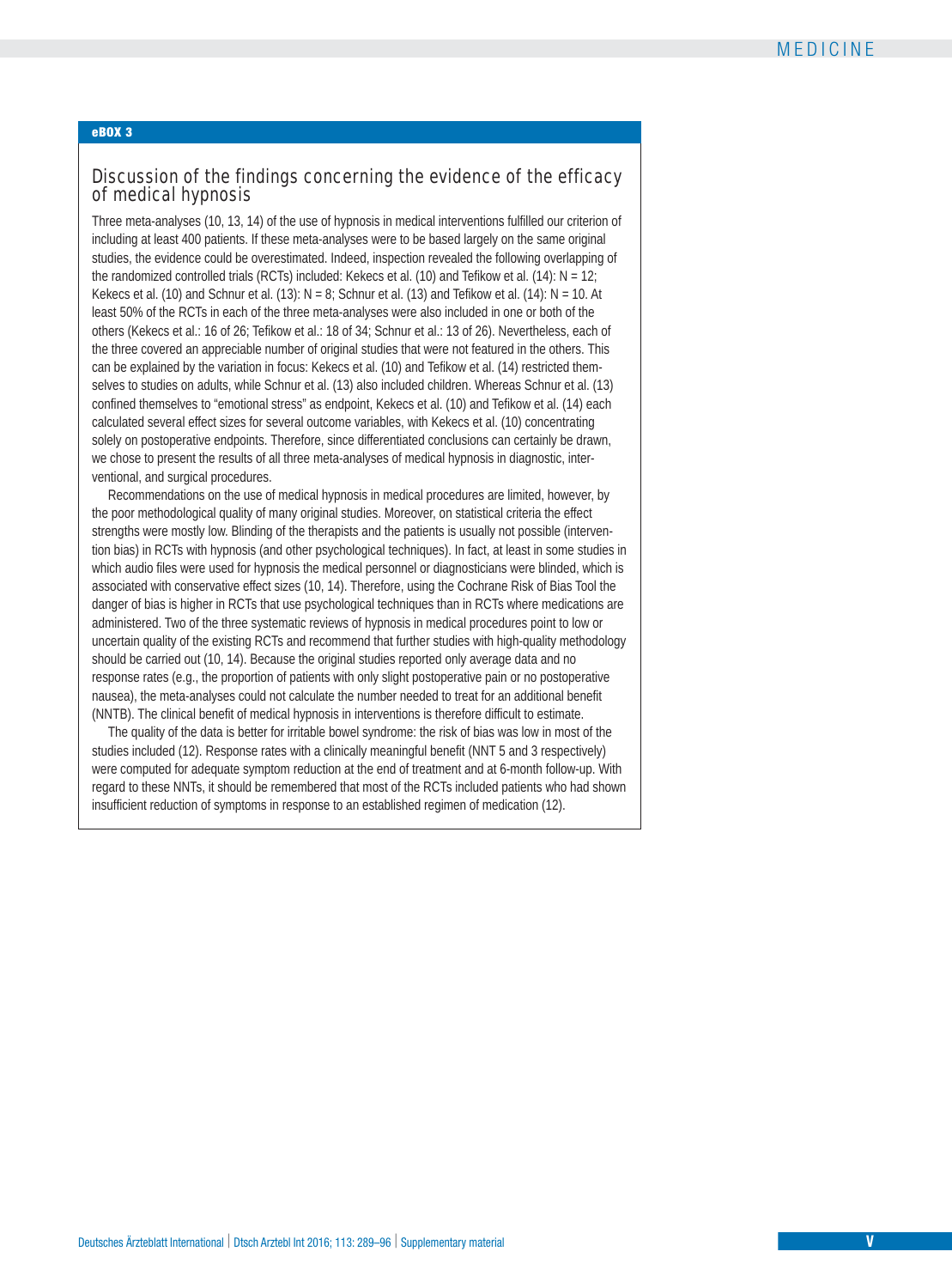## **eTABLE 1**

# List of excluded systematic reviews with meta-analysis\*

| <b>Reference</b>                | Medical indication (target group)                                       | <b>Number of RCTs/patients</b>                                   | Reason(s) for exclusion                                           |  |
|---------------------------------|-------------------------------------------------------------------------|------------------------------------------------------------------|-------------------------------------------------------------------|--|
| Adachi et al. 2014 (e11)        | Chronic pain (adults)                                                   | $6/237$ (+ 6 controlled trials/432)                              | Non-randomized trials were included                               |  |
| Bernardy et al. 2011 (e12)      | Fibromyalgia syndrome (adults)                                          | 5/191                                                            | N < 400                                                           |  |
| Birnie et al. 2014 (e13)        | Pain and stress from injections (children<br>and adolescents)           | 7/222                                                            | N < 400                                                           |  |
| Bowker et al. 2014 (e14)        | Pain in physically disabling diseases<br>(adults)                       | $6/237$ (+ 4 non-randomized or only partly<br>randomized trials) | N < 400                                                           |  |
| Enck et al. 2010 (e15)          | Irritable bowel syndrome (adults)                                       | 2/40                                                             | $N$ <400; meta-analysis with >400 patients<br>available (12)      |  |
| Flammer et al. 2007 (e16)       | Psychosomatic diseases<br>(children and adults)                         | 18/916                                                           | Not evaluated for each indication                                 |  |
| Ford et al. 2014 (e17)          | Irritable bowel syndrome (adults)                                       | 5/278                                                            | $N$ <400; meta-analysis with >400 patients<br>available (12)      |  |
| Glazener et al. 2005 (e18)      | Bed-wetting (children)                                                  | 2/98                                                             | N <400; update of corresponding<br>Cochrane group available (e19) |  |
| Huang et al. 2011 (e19)         | Bed-wetting (children)                                                  | 3/172                                                            | N < 400                                                           |  |
| Köllner et al. 2012 (e20)       | Fibromyalgia syndrome (adults)                                          | 4/102                                                            | N < 400                                                           |  |
| Lee et al. 2014 (e21)           | Irritable bowel syndrome (adults)                                       | 7/374                                                            | $N$ <400; meta-analysis with >400 patients<br>available (12)      |  |
| Richardson et al. 2007<br>(e22) | Nausea and vomiting in chemotherapy for<br>cancer (children and adults) | 6/206                                                            | N < 400                                                           |  |
| Smith et al. 2006 (e23)         | Pain during labor and childbirth<br>(adolescents and adults)            | 5/729                                                            | Update of corresponding Cochrane group<br>available (11)          |  |
| Zhang et al. 2015 (e24)         | Temporomandibular disorder<br>(adolescents and adults)                  | 3/159                                                            | N < 400                                                           |  |

\* In alphabetical order RCTs, randomized controlled trials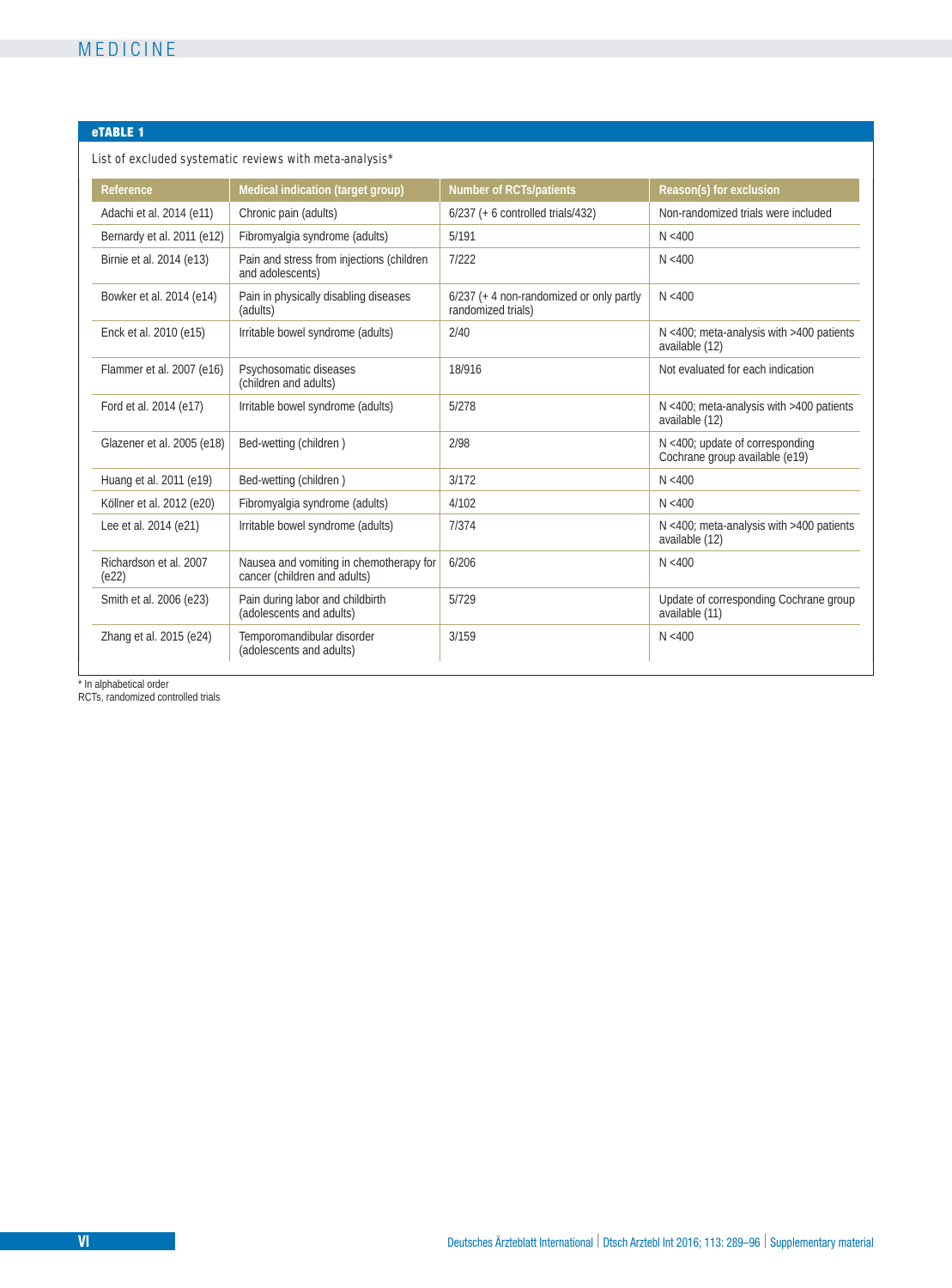## **eTABLE 2**

| Reference                       | Was an 'a priori' design<br>provided?* | Was there duplicate study<br>selection and data extraction? | Was a comprehensive literature<br>search performed? | Was the status of publication<br>(i.e. grey literature) used as an<br>inclusion criterion? | Was a list of studies (included<br>and excluded) provided? | Were the characteristics of the<br>included studies provided? | Was the scientific quality of the<br>included studies assessed and<br>documented? | Was the scientific quality of the<br>included studies used appropri-<br>ately in formulating conclusions? | Were the methods used to<br>combine the findings of studies<br>appropriate? | Was the likelihood of publication<br>bias assessed? | Was the conflict of interest<br>included? | Total |
|---------------------------------|----------------------------------------|-------------------------------------------------------------|-----------------------------------------------------|--------------------------------------------------------------------------------------------|------------------------------------------------------------|---------------------------------------------------------------|-----------------------------------------------------------------------------------|-----------------------------------------------------------------------------------------------------------|-----------------------------------------------------------------------------|-----------------------------------------------------|-------------------------------------------|-------|
| Kekecs<br>et al.<br>2014 (10)   | <b>No</b>                              | <b>No</b>                                                   | Yes                                                 | <b>No</b>                                                                                  | <b>No</b>                                                  | Yes                                                           | Yes                                                                               | Yes                                                                                                       | Yes                                                                         | Yes                                                 | <b>No</b>                                 | 6     |
| Madden<br>et al.<br>2012 (11)   | Yes                                    | Yes                                                         | Yes                                                 | Yes                                                                                        | Yes                                                        | Yes                                                           | Yes                                                                               | Yes                                                                                                       | Yes                                                                         | Yes                                                 | No                                        | 10    |
| Schäfert<br>et al.<br>2014 (12) | <b>No</b>                              | Yes                                                         | Yes                                                 | <b>No</b>                                                                                  | Yes                                                        | Yes                                                           | Yes                                                                               | Yes                                                                                                       | Yes                                                                         | Yes                                                 | N <sub>0</sub>                            | 8     |
| Schnur<br>et al.<br>2008 (13)   | <b>No</b>                              | Yes                                                         | <b>No</b>                                           | <b>No</b>                                                                                  | <b>No</b>                                                  | Yes                                                           | <b>No</b>                                                                         | <b>No</b>                                                                                                 | Yes                                                                         | Yes                                                 | <b>No</b>                                 | 4     |
| Tefikow<br>et al.<br>2013 (14)  | Yes                                    | Yes                                                         | Yes                                                 | <b>No</b>                                                                                  | No                                                         | Yes                                                           | Yes                                                                               | Yes                                                                                                       | Yes                                                                         | Yes                                                 | <b>No</b>                                 | 8     |

Assessment of the methodological quality of the meta-analyses of controlled trials of medical hypnosis by means of AMSTAR (8)

\*a priori design: protocol, internal review board approval, or research question previously published AMSTAR, A Measurement Tool to Assess Systematic Reviews

Deutsches Ärzteblatt International | Dtsch Arztebl Int 2016; 113: 289-96 | Supplementary material **VIII VIII VIII**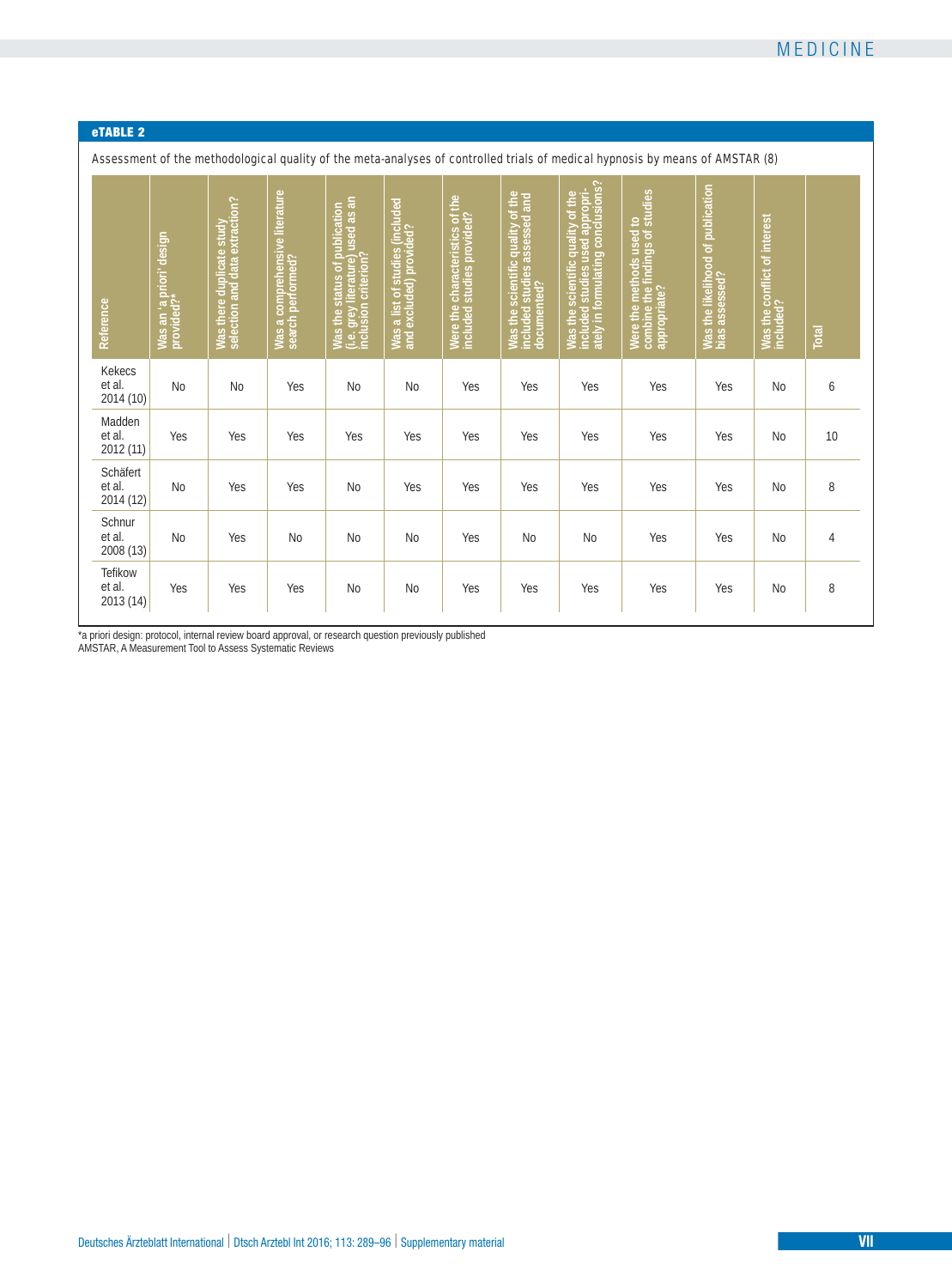# **eTABLE 3**

Overview of randomized controlled trials on the effect of waking suggestions in medical treatment procedures\*

| Refe-<br>rence               | <b>Type of medical</b><br>treatment                                                                  | Type of suggestion<br><b>Number of patients</b>                                                                                              | <b>Control intervention</b><br>Number of patients                                                                                 | <b>Result</b>                                                                                                                                                                                                                                                                                                                                                                                                                                            |
|------------------------------|------------------------------------------------------------------------------------------------------|----------------------------------------------------------------------------------------------------------------------------------------------|-----------------------------------------------------------------------------------------------------------------------------------|----------------------------------------------------------------------------------------------------------------------------------------------------------------------------------------------------------------------------------------------------------------------------------------------------------------------------------------------------------------------------------------------------------------------------------------------------------|
| Lang et<br>al. 2000<br>(20)  | Percutaneous<br>Structured attention<br>control <sup>**</sup> ; $N = 80$<br>vascular<br>intervention |                                                                                                                                              | Standard treatment:<br>$N = 79$                                                                                                   | Increase in pain: significantly greater for standard treatment (mean<br>0.09 pain score/15 min) and attention control (mean 0.04/15 min)<br>than for hypnosis (no increase)                                                                                                                                                                                                                                                                              |
|                              |                                                                                                      | Structured attention<br>control<br>plus self-relaxation and<br>self-hypnosis;                                                                |                                                                                                                                   | Drug consumption: significantly higher increase in standard treatment<br>group (mean 1.9 units) than in attention control group (mean 0.07)<br>and hypnosis group (mean 0.11)                                                                                                                                                                                                                                                                            |
|                              |                                                                                                      | $N = 82$                                                                                                                                     |                                                                                                                                   | Reduction of anxiety: no significant difference between attention<br>control (mean $-0.07$ ) und hypnosis (mean $-0.11$ ); significantly lower<br>with standard treatment (mean 0.04)                                                                                                                                                                                                                                                                    |
|                              |                                                                                                      |                                                                                                                                              |                                                                                                                                   | Hemodynamic instability: significantly lower for hypnosis (1.2%) than<br>for attention control (12.5%) and standard treatment (15.2%)                                                                                                                                                                                                                                                                                                                    |
|                              |                                                                                                      |                                                                                                                                              |                                                                                                                                   | Duration of intervention: significantly shorter for hypnosis (mean 61<br>min) and attention control (mean 67 min) than for standard treatment<br>(mean 78 min)                                                                                                                                                                                                                                                                                           |
| Lang et<br>al. 2006          | <b>Breast biopsy</b>                                                                                 | Structured attention<br>control <sup>**</sup> ; $N = 82$                                                                                     | Standard treatment;<br>$N = 76$                                                                                                   | Increase in pain: significantly greater for standard treatment (mean<br>0.53) than for attention control (mean 0.37) and hypnosis (mean 0.34)                                                                                                                                                                                                                                                                                                            |
| (21)                         |                                                                                                      | Structured attention<br>control<br>plus self-relaxation and                                                                                  |                                                                                                                                   | Drug consumption: significantly higher increase in standard treatment<br>group (mean 0.18) than in attention control group (mean -0.04) and<br>hypnosis group (mean -0.27)                                                                                                                                                                                                                                                                               |
|                              |                                                                                                      | self-hypnosis;<br>$N = 78$                                                                                                                   |                                                                                                                                   | Reduction of anxiety: significantly less reduction in standard treatment<br>group (mean 0.18) than in attention control group (mean - 0.04) and<br>hypnosis group (mean -0.27)                                                                                                                                                                                                                                                                           |
|                              |                                                                                                      |                                                                                                                                              |                                                                                                                                   | Complications: no significant differences among standard treatment<br>$(8.9\%)$ , attention control $(13.8\%)$ , and hypnosis $(3.7\%)$                                                                                                                                                                                                                                                                                                                  |
|                              |                                                                                                      |                                                                                                                                              |                                                                                                                                   | Duration of intervention: no significant differences among hypnosis<br>(mean 39 min), attention control (mean 43 min), and standard treat-<br>ment (mean 46 min)                                                                                                                                                                                                                                                                                         |
| Lang et<br>al. 2008<br>(22)  | Radiofrequency<br>Structured attention<br>ablation or<br>control**; $N = 65$<br>embolization of      |                                                                                                                                              | Standard treatment;<br>$N = 70$                                                                                                   | Increase in pain: significantly greater for standard treatment (median<br>2.5 units) and attention control (median 2.5 units) than for hypnosis<br>(median 0 units)                                                                                                                                                                                                                                                                                      |
|                              | carcinomas                                                                                           | Structured attention<br>control<br>plus self-relaxation and                                                                                  |                                                                                                                                   | Reduction of anxiety: no significant differences among standard treat-<br>ment group (median 2 units), attention control group (median 2 units),<br>and hypnosis group (median 1 unit)                                                                                                                                                                                                                                                                   |
|                              |                                                                                                      | self-hypnosis;<br>$N = 66$                                                                                                                   |                                                                                                                                   | Complications: significantly higher rates in attention control group<br>(48%) compared to hypnosis group (12%) and standard treatment<br>group (26%)                                                                                                                                                                                                                                                                                                     |
|                              |                                                                                                      |                                                                                                                                              |                                                                                                                                   | Duration of intervention: no significant differences among hypnosis<br>(median 110 min), attention control (median 120 min), and standard<br>treatment (median 110 min)                                                                                                                                                                                                                                                                                  |
| Ott et al.<br>2012 (23)      | Sampling of<br>venous blood                                                                          | "I'm going to start taking the<br>blood sample now"<br>$N = 50$                                                                              | "This will hurt a bit"<br>$N = 50$                                                                                                | Mean pain intensity, as measured on an 11-point (0–10) numeric<br>rating scale (NRS) was 2.7 in the "This will hurt" group compared with<br>1.6 in the "I'm going to" group ( $p = 0.001$ ).<br>58 % of the probands in the "This will hurt" group but only two pro-<br>bands (4.2 %) in the "I'm going to" group rated the pain intensity of the<br>injection at $\geq 1$ on the NRS, the threshold value for mild to moderate<br>pain ( $p < 0.001$ ). |
| Oktay et<br>al. 2014<br>(25) | Acute headache                                                                                       | "This drug is a powerful<br>pain killer for your head-<br>ache. Its analgesic effect<br>peaks at about 20 to 30<br>minutes. We are expecting | "A nurse is going<br>to administer you a pain<br>killer called  by<br>intramuscular injection"<br>$N = 50$ (group 2)              | Pain reduction on a 0-100 visual analog scale 45 min after injection<br>$(p = 0.49)$ :<br>group 1: $43 \pm 30$<br>group 2: $39 \pm 29$<br>group 3: $36 \pm 24$                                                                                                                                                                                                                                                                                           |
|                              |                                                                                                      | that your headache will<br>resolve in 45 minutes"<br>$N = 50$ (group 1)                                                                      | "If your headache does<br>not resolve in 45 minutes,<br>we can administer you a<br>more potent pain killer"<br>$N = 53$ (group 3) |                                                                                                                                                                                                                                                                                                                                                                                                                                                          |